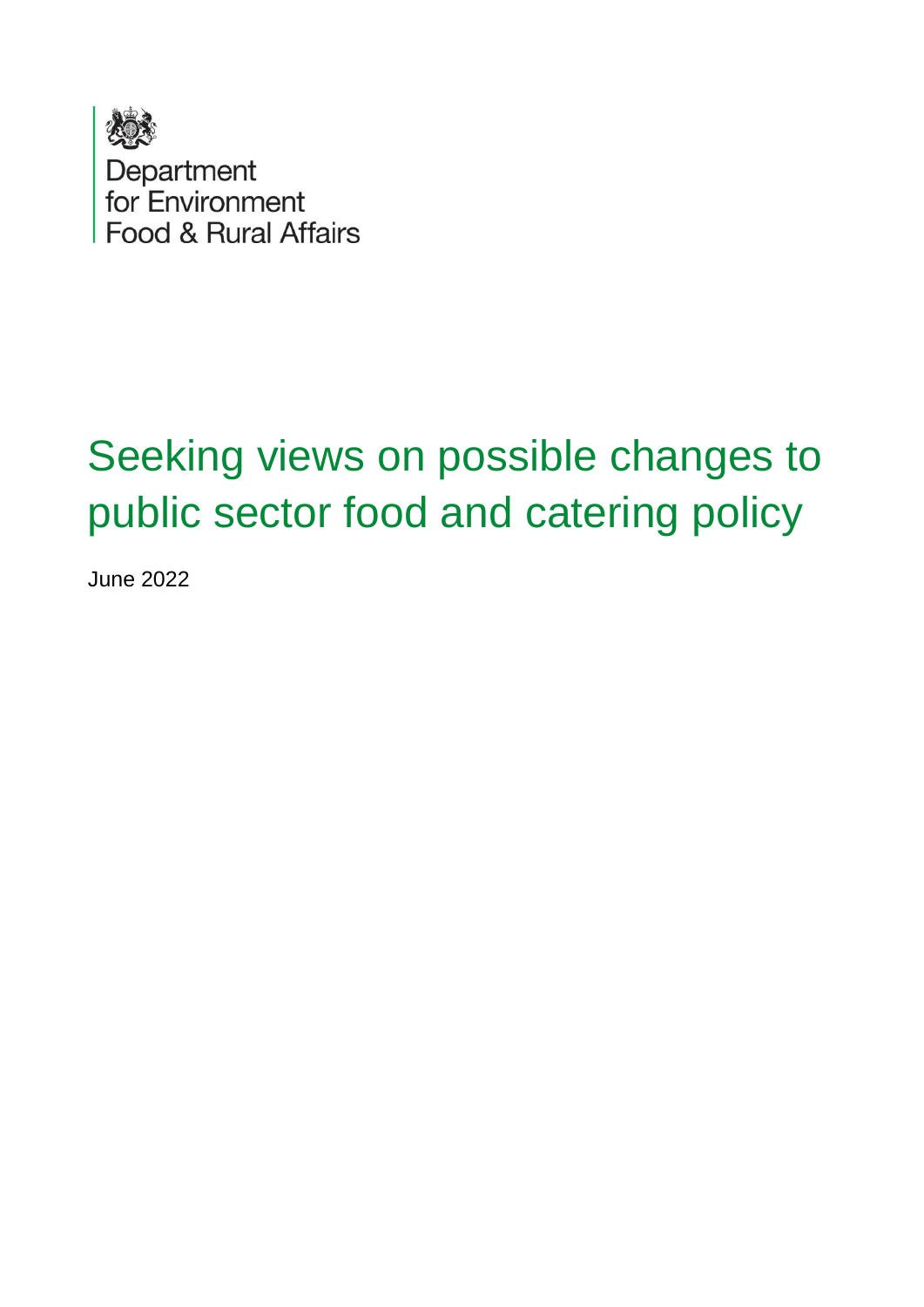We are the Department for Environment, Food and Rural Affairs. We're responsible for improving and protecting the environment, growing the green economy, sustaining thriving rural communities and supporting our world-class food, farming and fishing industries.

We work closely with our 33 agencies and arm's length bodies on our ambition to make our air purer, our water cleaner, our land greener and our food more sustainable. Our mission is to restore and enhance the environment for the next generation, and to leave the environment in a better state than we found it.

# **OGL**

© Crown copyright 2021

This information is licensed under the Open Government Licence v3.0. To view this licence, visit [www.nationalarchives.gov.uk/doc/open-government-licence/](http://www.nationalarchives.gov.uk/doc/open-government-licence/)

This publication is available at [www.gov.uk/government/publications](http://www.gov.uk/government/publications) 

Any enquiries regarding this publication should be sent to us at:

Consultation Coordinator

Defra 2nd Floor Foss House

Kings Pool

1-2 Peasholme Green

York

YO1 7PX

[www.gov.uk/defra](http://www.gov.uk/defra) \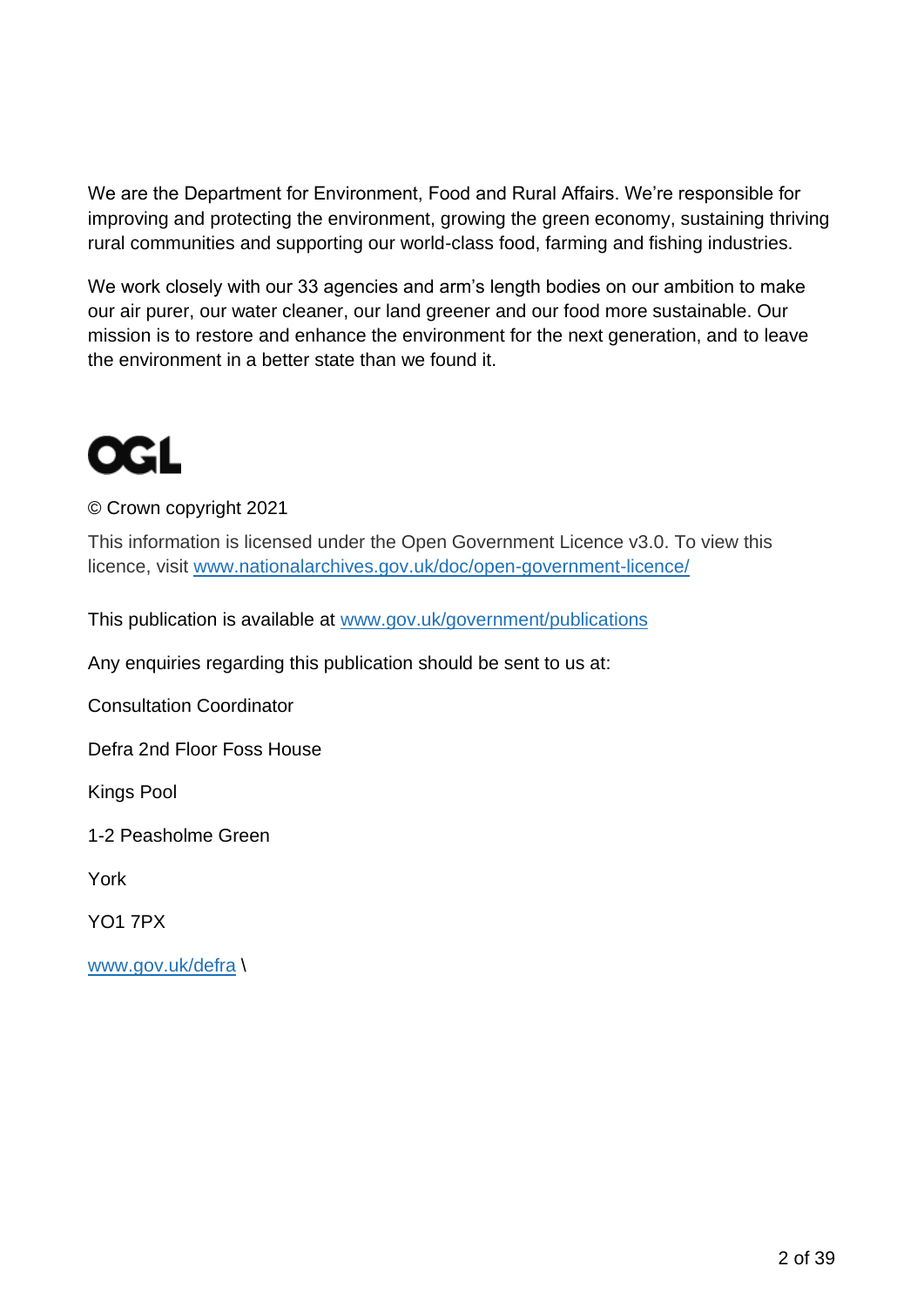# Contents

| Changes to the Government Buying Standards for Food and Catering Services15 |
|-----------------------------------------------------------------------------|
|                                                                             |
|                                                                             |
|                                                                             |
|                                                                             |
|                                                                             |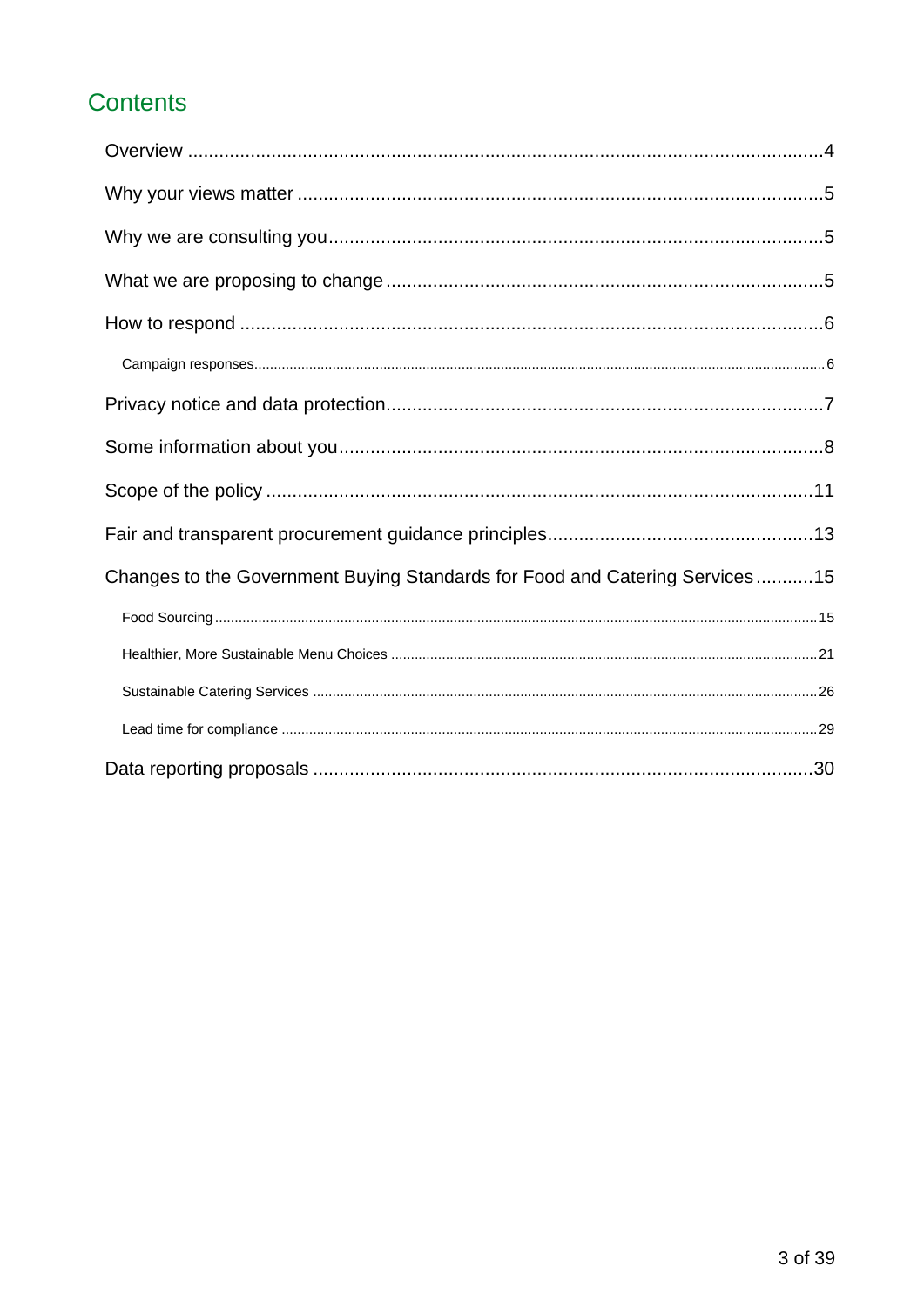# <span id="page-3-0"></span>**Overview**

Government is adopting an ambitious and transformational approach to public sector food and catering. We are determined to use public sector purchasing power to ensure positive change in the food system. Our vision is that public sector food and catering is an exemplar to wider society in delivering positive health, animal welfare, environmental and socio-economic impacts.

We have developed a set of proposed changes to public sector food and catering policy, including the Government Buying Standards for Food and Catering Services (GBSF), to deliver this vision.

Our objectives are to:

- 1. Promote procurement of local, sustainable, healthier food and catering.
- 2. Open up public sector supply chains to a wider range of companies, particularly small and medium-sized enterprises (SMEs), to better support local economies, increase resilience, and encourage food producers to innovate.
- 3. Increase transparency of food supply chains to drive continuous improvement and build our understanding of what is bought, served, sold and wasted in the public sector.
- 4. Provide guidance and standards that:
	- are simple and engaging
	- reflect latest scientific evidence and national sustainability priorities
	- clearly align with broader Government policies, such as the Defra waste hierarchy guidance and Government dietary recommendations

The current [Government Buying Standards for Food and Catering Services](https://www.gov.uk/government/publications/sustainable-procurement-the-gbs-for-food-and-catering-services/government-buying-standard-for-food-and-catering-services) set out a range of mandatory and best practice standards for public sector organisations to apply when procuring food and catering services. These standards relate to food production, processing and distribution; nutrition; resource efficiency; and socio-economic considerations. Currently the GBSF is only mandatory within central Government Departments (e.g. catering in government buildings), the NHS (patient, staff and visitor catering in hospitals), the armed forces and prisons, as per the [Procurement Policy Note](https://www.gov.uk/government/publications/procurement-policy-note-1014-the-plan-for-public-procurement-of-food-and-catering)  [\(PPN\) 10/14](https://www.gov.uk/government/publications/procurement-policy-note-1014-the-plan-for-public-procurement-of-food-and-catering) published in November 2014.

The nutrition standards within the GBSF were recently reviewed, updated and published in July 2021 alongside [supporting technical guidance.](https://assets.publishing.service.gov.uk/government/uploads/system/uploads/attachment_data/file/1011764/gbsf-nutritional-standards-technical-guidance.pdf) However, the other standards relating to social, economic and environmental sustainability and animal welfare have not been updated since 2014.The wider social and policy context has evolved since 2014, with a greater focus on net zero and levelling up – key drivers of the Government's Plan for Growth. The standards therefore need updating to reflect these priorities.

In 2021, public sector food procurement was the subject of an inquiry within the House of [Commons Environment, Food and Rural Affairs \(EFRA\) Select Committee](https://publications.parliament.uk/pa/cm5801/cmselect/cmenvfru/469/46902.htm) and has been featured in [Henry Dimbleby's independent National Food Strategy Report.](https://www.nationalfoodstrategy.org/) Recommendations from both reports include: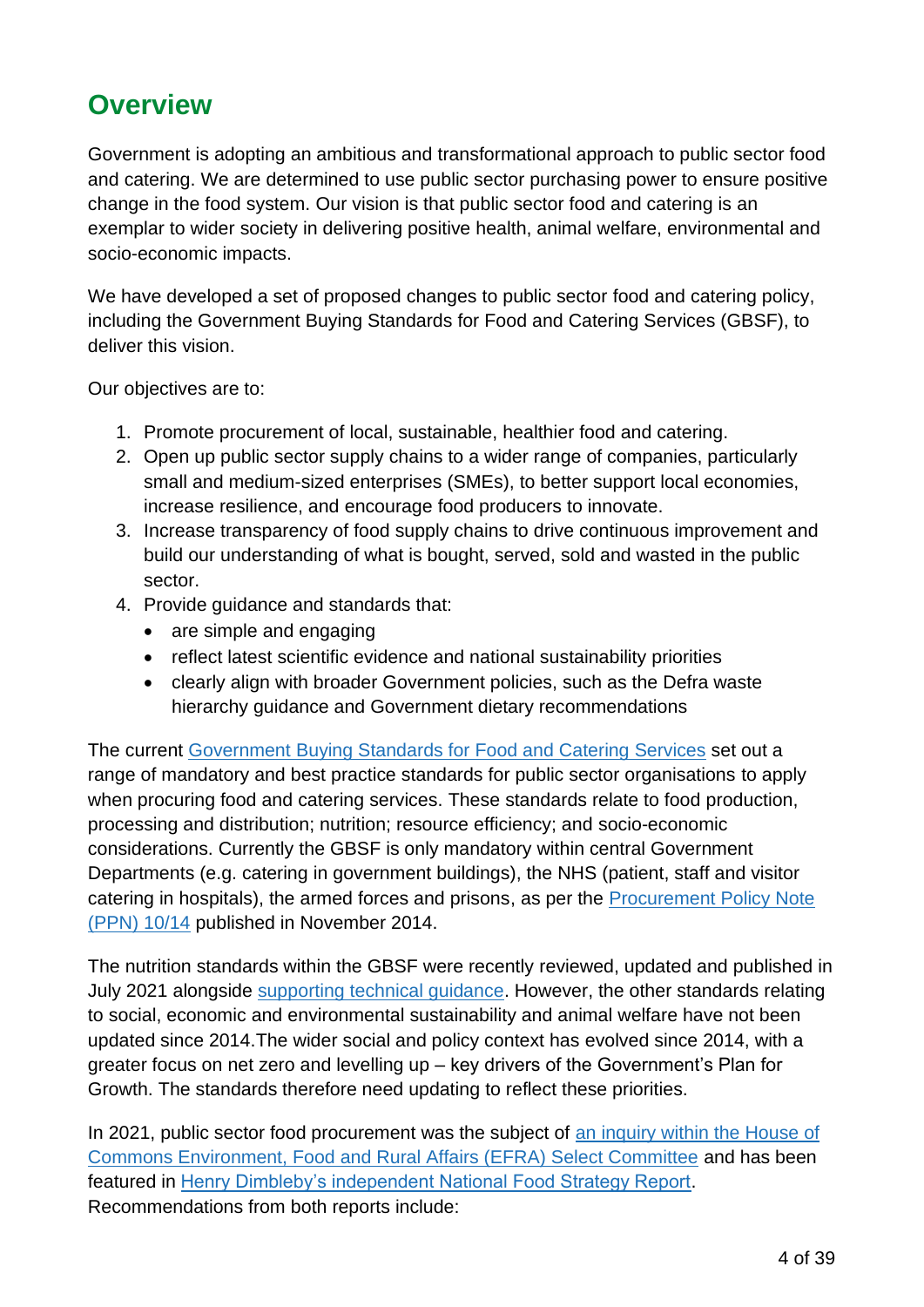- updating the buying standards to ensure procurement of healthy, sustainable food
- making the standards mandatory across the entire public sector
- improving and monitoring compliance with the standards
- opening up supply chains to a wider range of businesses

These recommendations have been considered within the proposals of this consultation.

# <span id="page-4-1"></span><span id="page-4-0"></span>**Why your views matter Why we are consulting you**

This consultation is expected to be of greatest interest to public sector contracting authorities, food business operators, the food industry, Government departments and agencies, local authorities, consumer groups and public bodies. We also welcome the views of any individual or organisation that has an interest, directly or indirectly.

We would like to hear your views on the proposed changes to public sector food and catering policy, as laid out in the accompanying document. We would like to know whether you think that the proposed policy changes are feasible in practice and will achieve our vision for public sector food and catering.

The policy De Minimis Assessment demonstrates that the proposed changes present minimal costs to businesses, as far as we are aware. We would like to hear from the sector on whether there are any cost implications not accounted for.

The consultation contains questions across five sections:

- a) Some information about you
- b) Public sector organisations in scope
- c) Fair and transparent procurement guidance principles
- d) Changes to the government buying standards for food and catering services
- e) Data reporting proposals

# <span id="page-4-2"></span>**What we are proposing to change**

Currently, public sector food and catering policy comprises two main documents: the [Government Buying Standards for Food and Catering Services](https://www.gov.uk/government/publications/sustainable-procurement-the-gbs-for-food-and-catering-services/government-buying-standard-for-food-and-catering-services) (GBSF), and the [balanced](https://www.gov.uk/government/publications/a-plan-for-public-procurement-food-and-catering-the-balanced-scorecard)  [scorecard](https://www.gov.uk/government/publications/a-plan-for-public-procurement-food-and-catering-the-balanced-scorecard) – a methodology for evaluating contract tenders.

In the new proposed policy, we have combined content from the GBSF and the balanced scorecard, streamlining the two documents into one. We have also added data reporting proposals to make the policy more robust and ambitious. Further support and guidance on implementing the new policy will be developed, based upon the fair and transparent procurement guidance principles, following the consultation when the policy is finalised.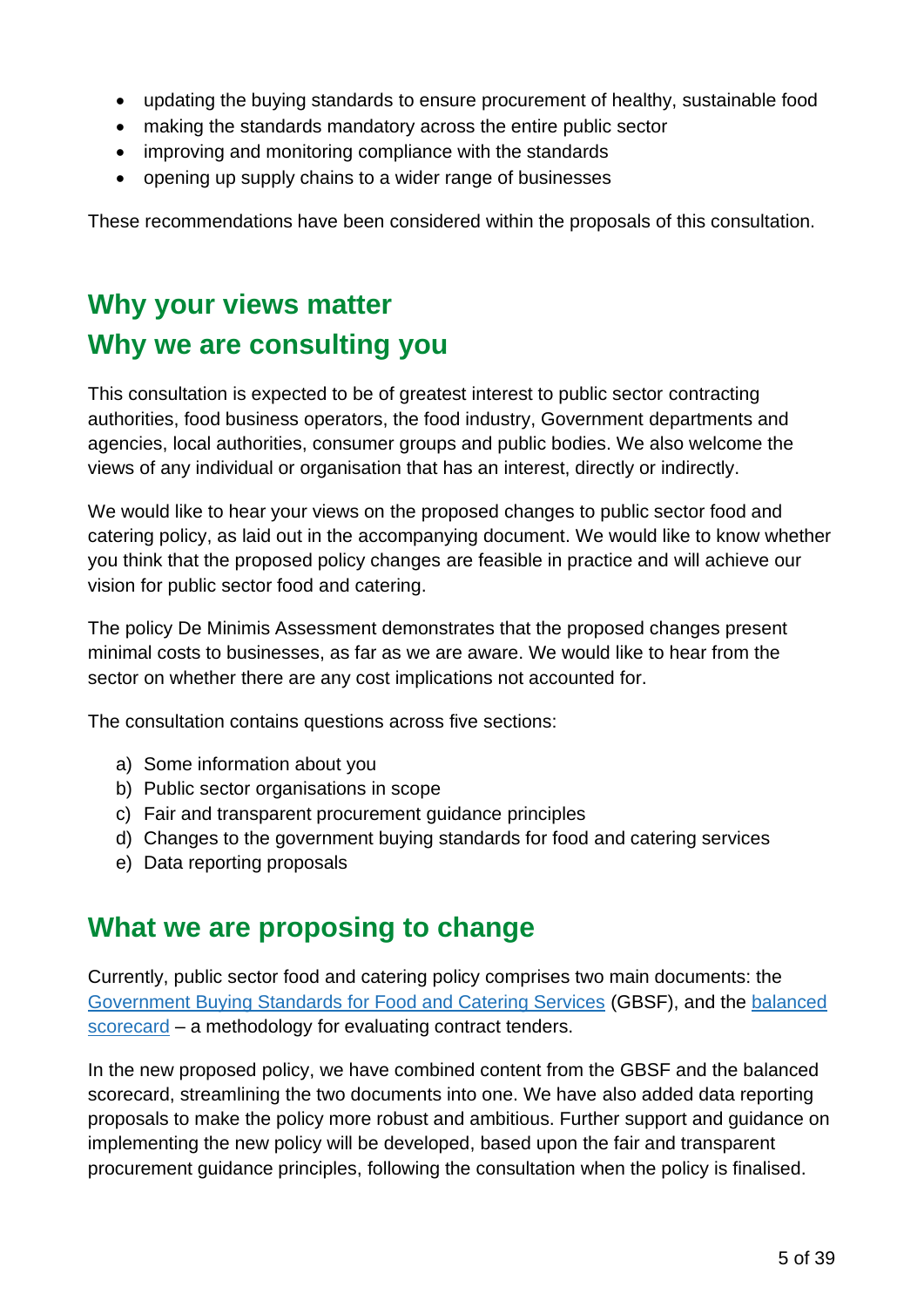A summary of the major proposed changes are as follows:

- 1. New fair and transparent procurement guidance principles.
- 2. A new ambitious target that 50% food spend is on food produced locally or certified to higher environmental production standards.
- 3. Updates to existing standards so they reflect latest scientific evidence and national sustainability priorities, and clearly align with broader Government policies, such as the Defra waste hierarchy guidance and Government dietary recommendations.
- 4. Additional new standards. These include standards on soy, local culture and diversity and customer satisfaction.
- 5. New data reporting requirements.

Some questions may be more relevant to some respondents than others. If you are unable, or do not want, to answer a question please select 'Not applicable' or move onto the next question.

# <span id="page-5-0"></span>**How to respond**

The consultation will be open for 12 weeks from  $13<sup>th</sup>$  June 2022. Responses should be received by 11:59pm on 4<sup>th</sup> September 2022. Our preferred way of receiving responses is through the online Citizen Space platform.

If you are unable to use Citizen Space, you can download the consultation documents and return your response by email to [food.procurement@defra.gov.uk.](mailto:food.procurement@defra.gov.uk)

Alternatively, you can print the consultation documents out and return your response by post to the following address:

Consultation Coordinator Defra 2nd Floor, Foss House Kings Pool, 1-2 Peasholme Green, York YO1 7PX

Once we have had the opportunity to consider the responses to the consultation, we will publish a response on GOV.UK.

# <span id="page-5-1"></span>**Campaign responses**

We recognise that respondents may choose to use some standard text to inform their response. Campaigns are when organisations (or individuals) coordinate responses across their membership or support base, often by suggesting a set of wording for respondents to use. Campaign responses are usually very similar or identical to each other. For this consultation, campaign responses may be analysed separately to other responses to ensure the breadth of views received can be summarised effectively and efficiently. All campaign responses will be taken into account in the final analysis of public views and campaigns help provide an indication of the strength of feeling on an issue. The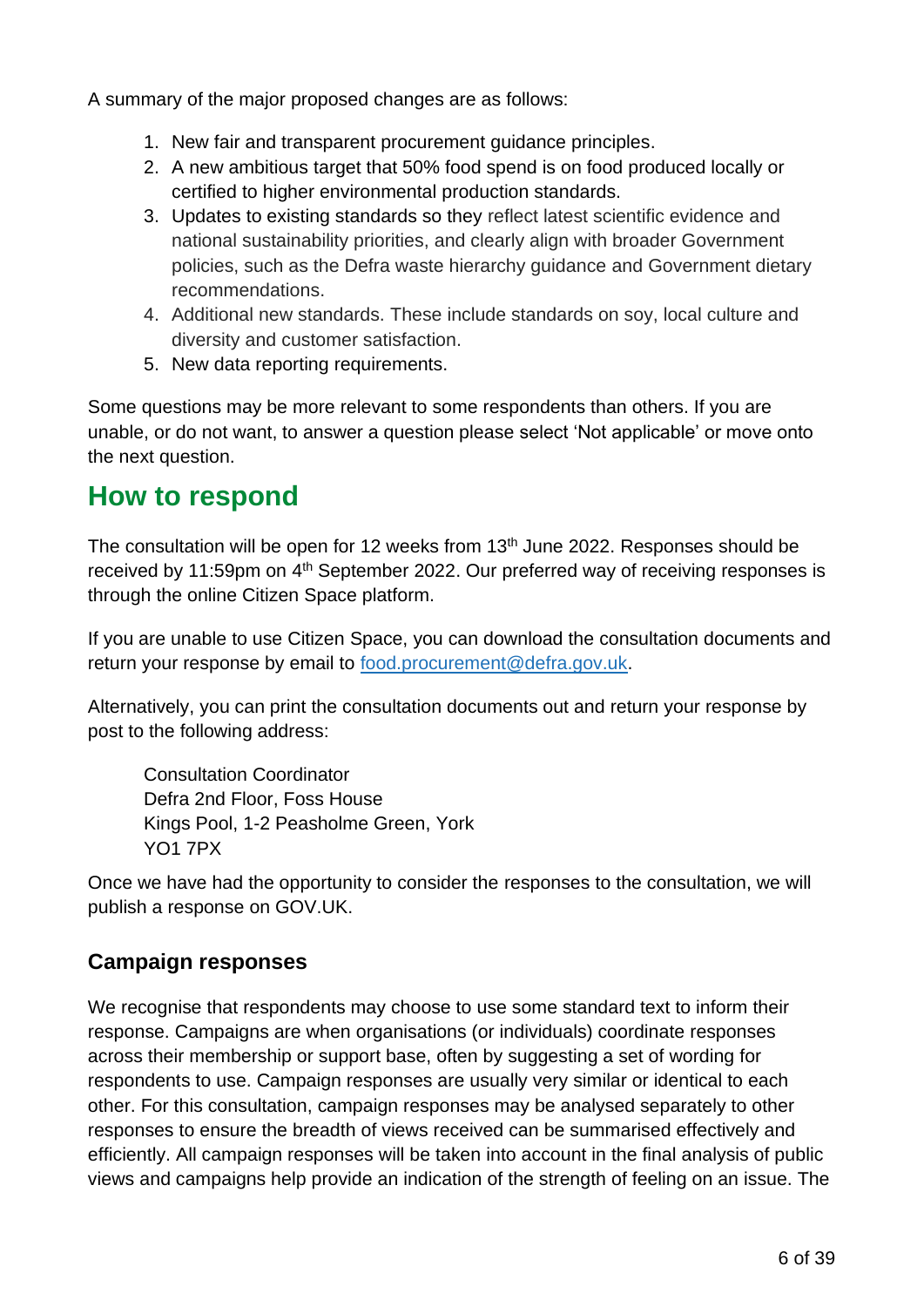preferred route for all respondents to provide their views (including where a response is based on a campaign) is via the Citizen Space platform.

# <span id="page-6-0"></span>**Privacy notice and data protection**

A summary of responses to this consultation will be published on the government website at: [www.gov.uk/defra.](http://www.gov.uk/defra) An annex to the consultation summary may list all organisations that responded but will not include personal names, addresses or other contact details. Defra may publish the content of your response to this consultation to make it available to the public without your personal data, personal name and private contact details.

If you answer on 'Yes' in response to the question asking if you would like anything in your response to be kept confidential, you are asked to state clearly what information you would like to be kept as confidential and explain your reasons for confidentiality. The reason for this is that information in responses to this consultation may be subject to release to the public or other parties in accordance with the access to information law (these are primarily the Environmental Information Regulations 2004 (EIRs), the Freedom of Information Act 2000 (FOIA) and the Data Protection Act 2018 (DPA)). We have obligations, mainly under the EIRs, FOIA and DPA, to disclose information to particular recipients or to the public in certain circumstances. In view of this, your explanation of your reasons for requesting confidentiality for all or part of your response would help us balance these obligations for disclosure against any obligation of confidentiality. If we receive a request for the information that you have provided in your response to this consultation, we will take full account of your reasons for requesting confidentiality of your response, but we cannot guarantee that confidentiality can be maintained in all circumstances.

If you answer on 'No' in response to the question asking if you would like anything in your response to be kept confidential, we will be able to release the content of your response to the public, but we won't make your personal name and private contact details publicly available.

Responses may be shared with other government departments. There may be occasions when Defra will share the information you provide including any personal data, with external analysts. This is for the purposes of consultation response analysis only. Where Defra shares your personal data with third parties, we will ensure that we have the right data sharing agreements in place to protect your data and to govern the relationship between Defra and the third party. This consultation is being conducted in line with the Cabinet Office "Consultation Principles" and be found at:

[https://www.gov.uk/government/publications/consultation-principles-guidance.](https://www.gov.uk/government/publications/consultation-principles-guidance)

Please find our latest privacy notice uploaded as a related document alongside our consultation document.

If you have any comments or complaints about the consultation process, please address them to:

Seeking views on possible changes to public sector food and catering policy Consultation Coordinator, Defra 2nd Floor, Foss House, Kings Pool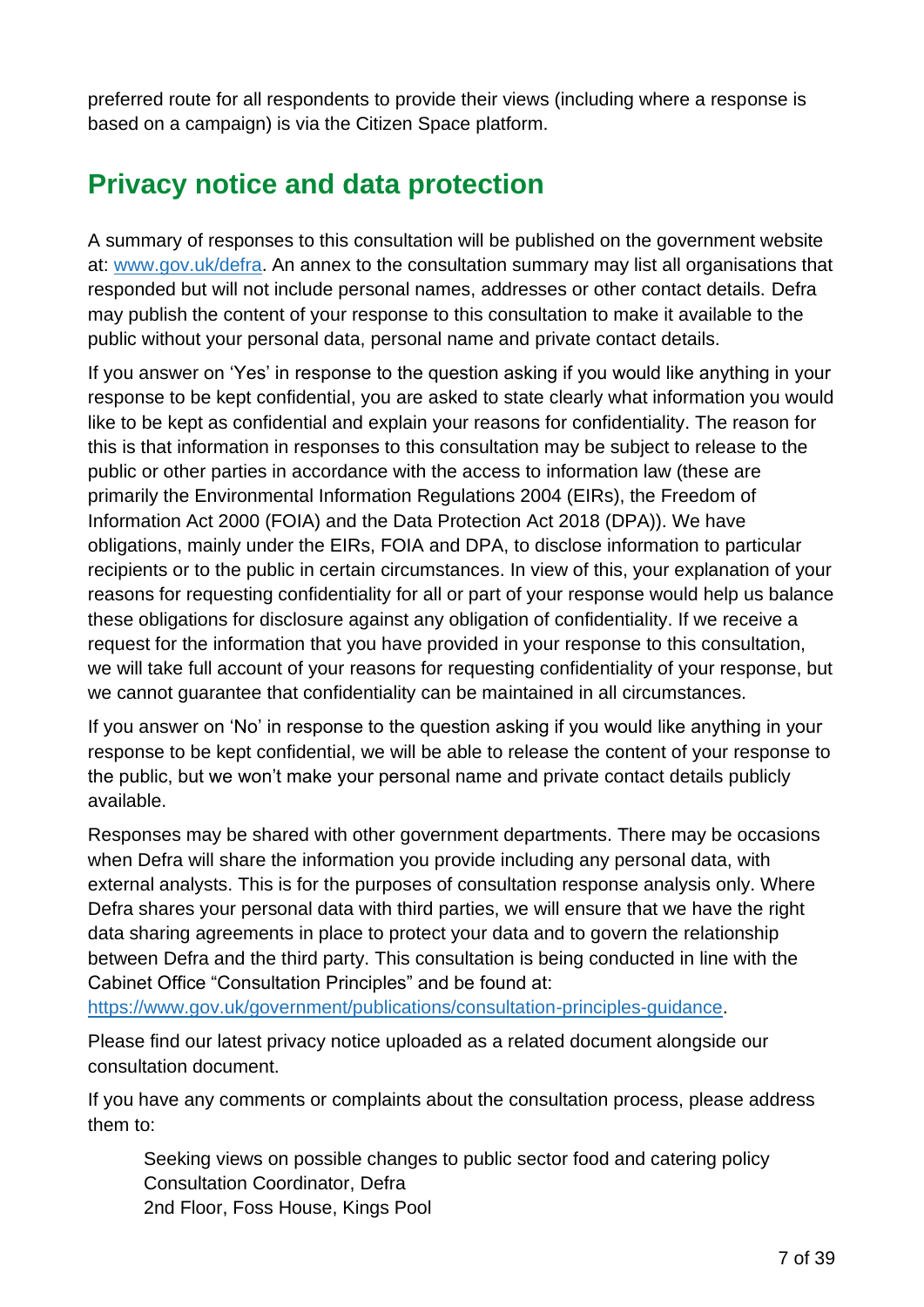1-2 Peasholme Green, York YO1 7PX

## **1. Would you like your response to be confidential?** (required)

Yes □  $No  $\Box$$ If you answered Yes to this question, please give your reason:

# <span id="page-7-0"></span>**Some information about you**

**2. Who are you responding as?** (select one option only)

Individual – You are responding with your personal views, rather than as an official representative of a business / business association / other organisation  $\Box$ Public sector contracting authority - In an official capacity as a representative of a local government organisation / public service provider / other public sector body in the UK or elsewhere  $\square$ 

Industry - In an official capacity representing the views of a business  $\Box$ Campaign group/NGO - In an official capacity as the representative of a nongovernmental organisation / trade union / other organisation  $\Box$ Academia - In an official capacity as a representative of an academic institution  $\Box$ Other (please specify):

**3. What is your role in the public sector food supply chain?** (If you have multiple roles, select the one which best represents your interests in this consultation response) (select one option only)

| Primary food producer $\square$                                         |
|-------------------------------------------------------------------------|
| Food manufacturer $\square$                                             |
| Food wholesaler or distributor $\square$                                |
| Professional buying organisation $\square$                              |
| Facilities/estates/building manager (budget holder or client) $\square$ |
| Procurer $\Box$                                                         |
| Contract manager $\square$                                              |
| Procurement consultant $\Box$                                           |
| Caterer $\square$                                                       |
| Retailer $\square$                                                      |
| Consumer, or parent/guardian/on behalf of a consumer $\square$          |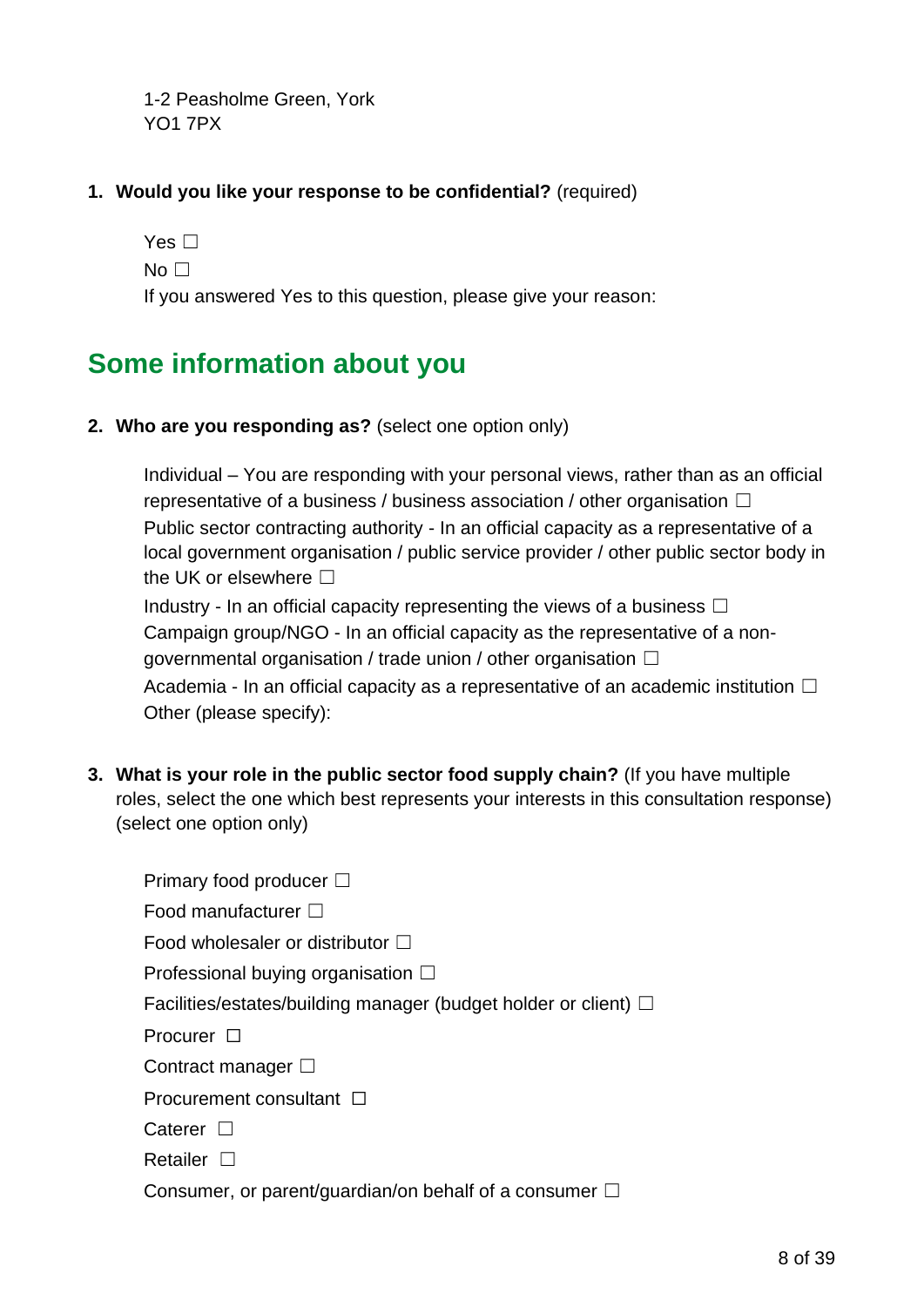Other (please specify):

**4. Which areas of the public sector do you currently carry out this role in?** (select all that apply)

Central government department or executive agency □ Armed forces □ Prison and probation service  $\Box$ Hospital □ **Residential care □** School □ Further or higher education  $□$ Local authority<sup>1</sup>  $\Box$ None currently □ Don't know □ Other (please specify):

**5. Which region(s) of the UK do you currently carry out this role in?** (select all that apply)

South East □ London □ North West **□** East of England □ West Midlands **□** South West **□** Yorkshire and the Humber □ East Midlands **□** North East **□** Wales **□** Scotland **□** Northern Ireland □ Outside of the UK  $\Box$ Not applicable □

<sup>1</sup> Includes procurement by county councils, district councils, unitary authorities, metropolitan districts, and London boroughs.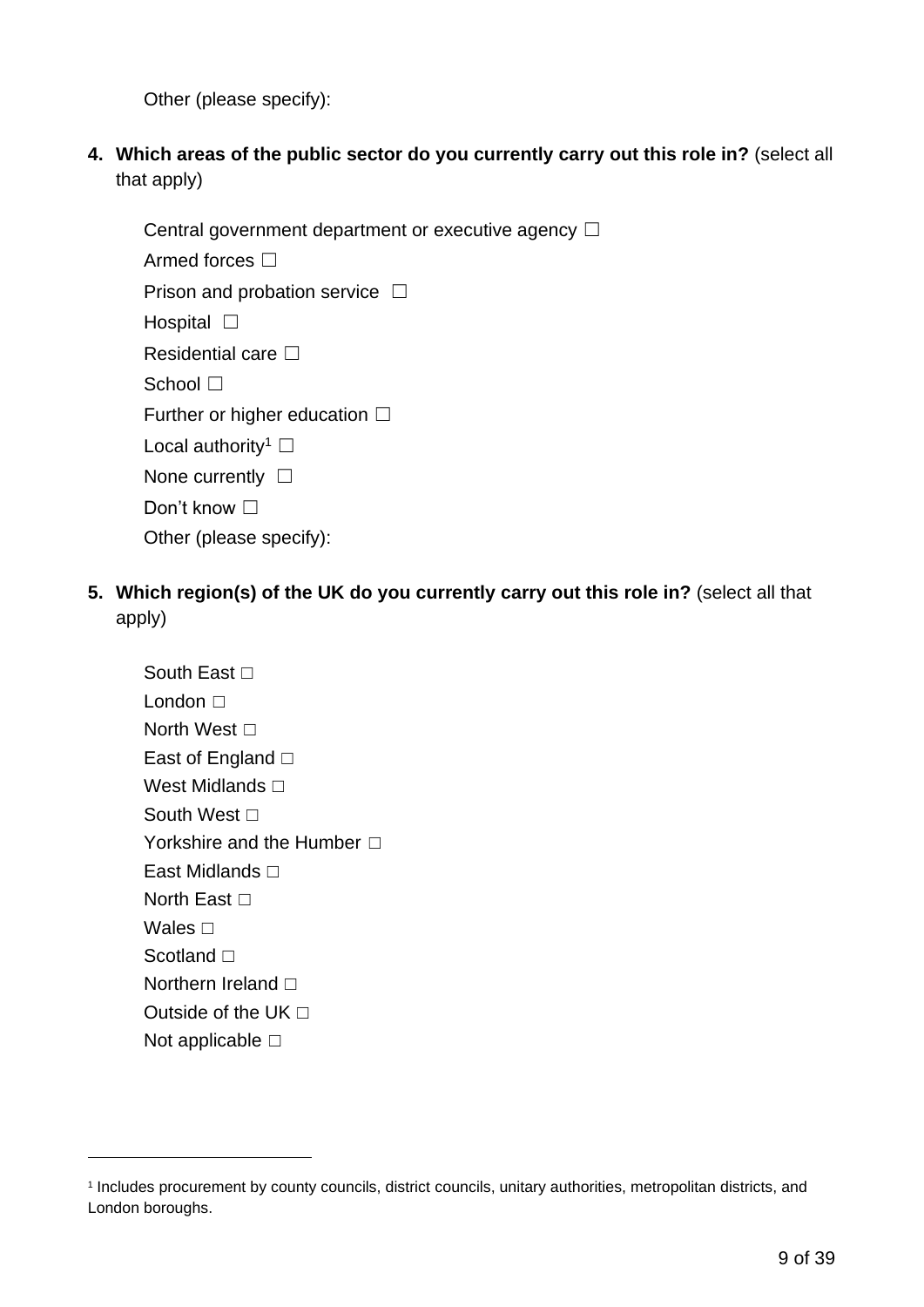#### **Business size**

Please answer this question if you are responding as 'Industry' or 'Campaign group/NGO'.

#### **6. Please identify if your organisation is one of the following (select all that apply).**

Small and Medium-sized Enterprise (SME)<sup>2</sup>  $\Box$ Voluntary, community and social enterprise (VCSE)<sup>3</sup>  $\Box$ None of the above  $\Box$ 

#### **Current route for procurement of food**

Please answer this question if you are responding as a 'Public sector contracting authority'.

**7. Through which routes does your public sector contracting authority procure food?** (select all that apply)

Catering service supplier with integrated food distribution  $\Box$ Wholesale food distributor  $\Box$ Professional buying organisation or framework □ Nominated suppliers (via wholesale distributor)  $\Box$ Outsourced to procurement consultant □ Direct contracts with individual food suppliers  $\Box$ Donations **□** Not applicable  $□$ Other (please specify):

 $2$  For this consultation a Small and Medium-sized Enterprise (SME) is defined as an organisation with fewer than 250 employees and an annual turnover under £50 million.

<sup>&</sup>lt;sup>3</sup> The voluntary, community and social enterprise sector (VCSEs) includes charities, social enterprises and voluntary organisations.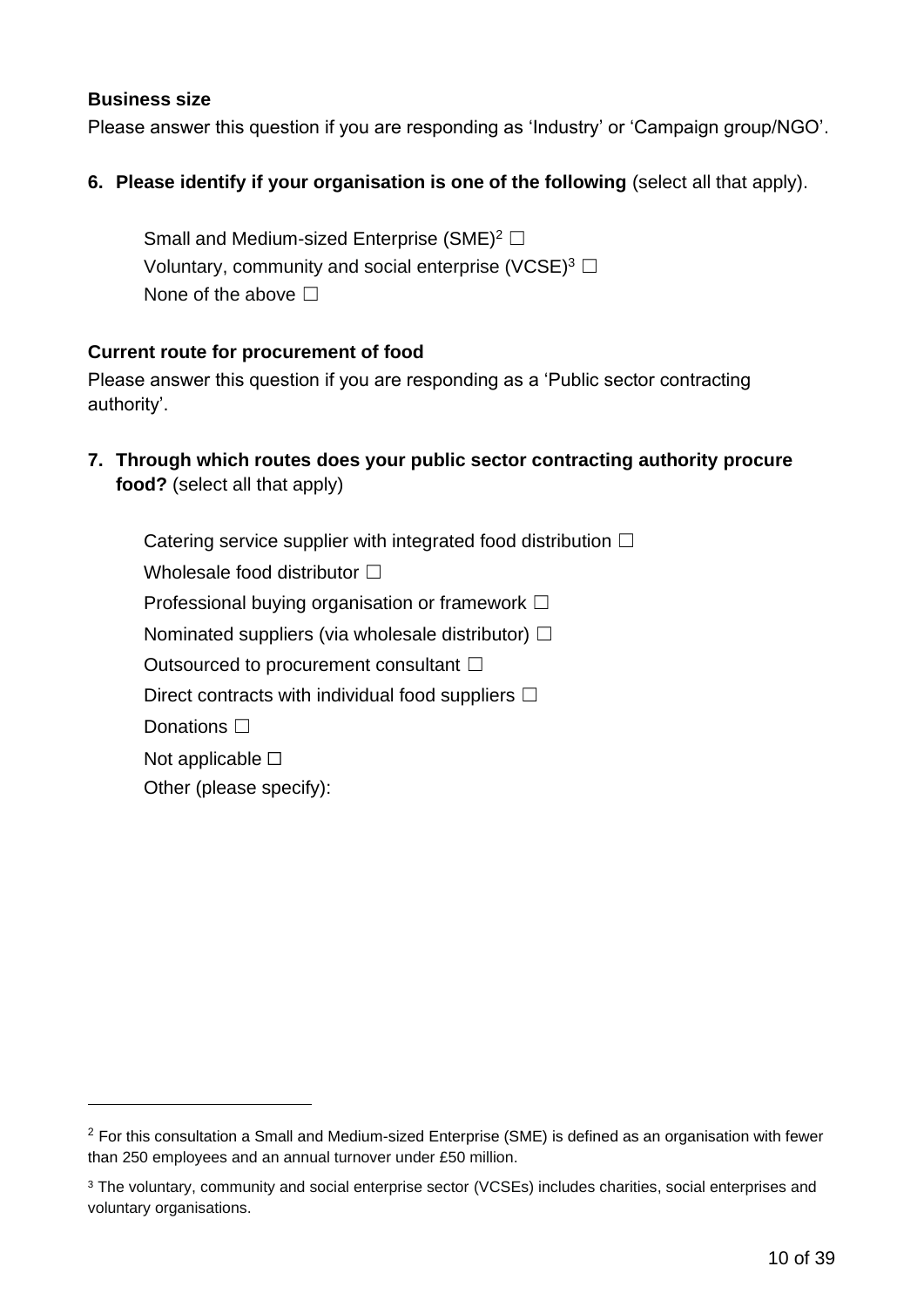# <span id="page-10-0"></span>**Scope of the policy**

It is currently mandatory for central Government departments, their executive agencies and non-departmental public bodies in England to comply with the Government Buying Standards for Food and Catering Services (GBSF) and use the Balanced Scorecard methodology, as per the [Procurement](https://www.gov.uk/government/publications/procurement-policy-note-1014-the-plan-for-public-procurement-of-food-and-catering) Policy Note (PPN) 10/14 published in November 2014.

This includes NHS hospitals (patient, staff and visitor catering), the armed forces and HM Prison and Probation Service. The wider public sector is encouraged, but not mandated, to comply with the standards.

In response to the [EFRA Select Committee](https://publications.parliament.uk/pa/cm5801/cmselect/cmenvfru/469/46902.htm) and Henry Dimbleby's [independent National](https://www.nationalfoodstrategy.org/)  [Food Strategy Report,](https://www.nationalfoodstrategy.org/) we are seeking views on whether there is support for making public sector food and catering policy mandatory across all public sector organisations in England. It is important to note that expanding the scope of the policy would involve further engagement and consultation to fully assess impacts.

We will continue to work with the Devolved Administrations on the impact of these proposals, including on the UK internal market.

- **8.**
- **a. Do you think the policy should also be made mandatory for:** (select one option per setting)

**Educational institutions**  Early years? Yes □ No □ Don't know □ Primary schools? Yes □ No □ Don't know □ Secondary schools? Yes □ No □ Don't know □ Further education? Yes □ No □ Don't know □ Higher education? Yes □ No □ Don't know □ **Local authorities**<sup>4</sup>? Yes ☐ No ☐ Don't know ☐ **Residential care?** Yes □ No □ Don't know □

**b. Why do you think the policy should, or should not, be made mandatory in these sectors?** Please provide details and be clear which setting your explanation refers to.

A new clarification of the scope of the policy has been proposed as follows:

<sup>4</sup> Includes procurement by county councils, district councils, unitary authorities, metropolitan districts, and London boroughs.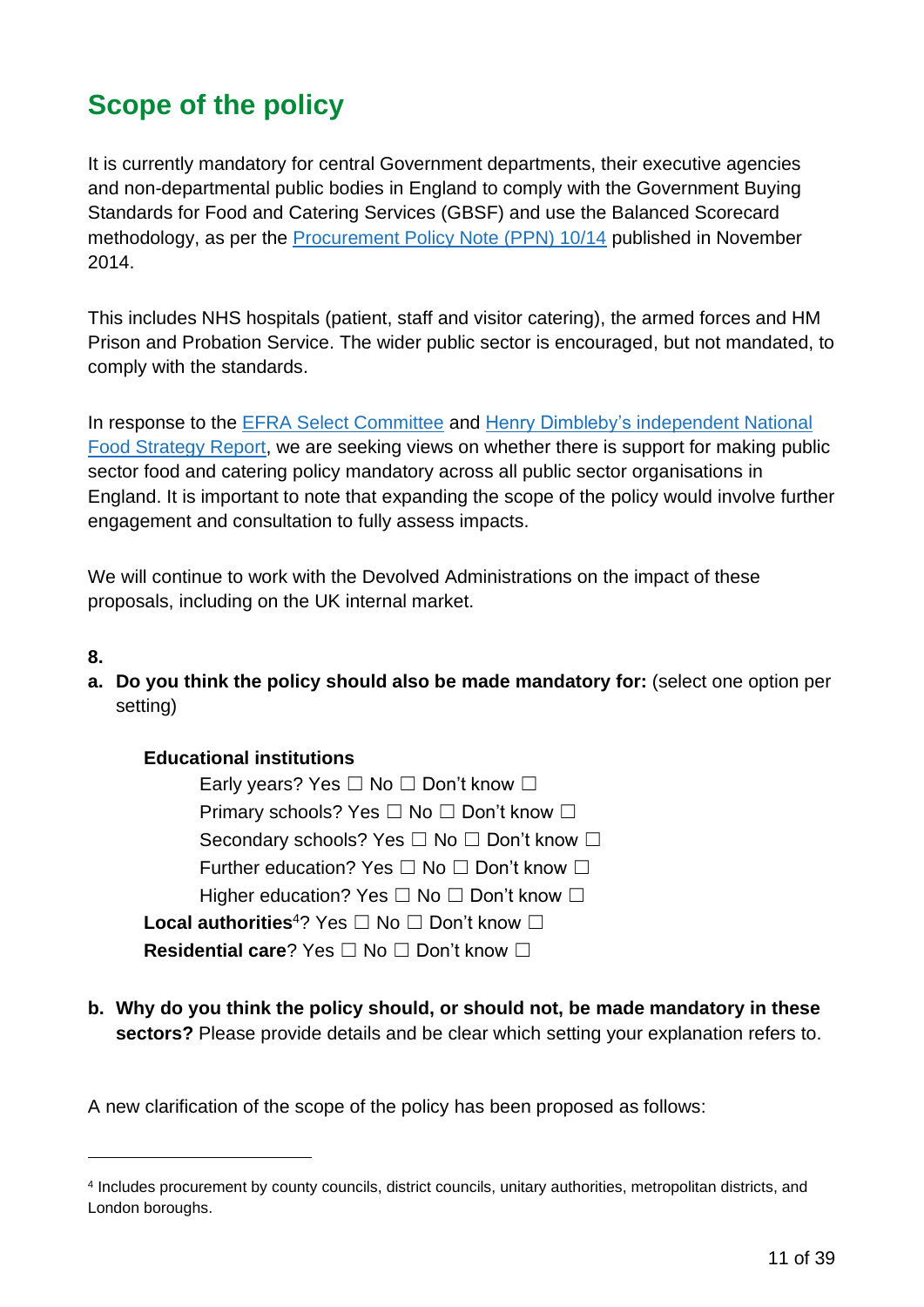"Public sector food and catering policy applies to food service environments (e.g. cafes, restaurants, or vending) on public sector premises. This policy does not apply to food retail (e.g. convenience shops), although we strongly recommend such outlets comply with the relevant food sourcing standards."

# **9. Do you think that food retail should be exempt from public sector food and catering policy?** (select one option only)

Yes, fully exempt  $\square$ 

No – retail should have to comply with the relevant food sourcing standards and data reporting requirements  $□$ 

Partly exempt from the data reporting – retail should have to comply with the relevant food sourcing standards only  $\Box$ 

Partly exempt from the standards – retail should have to comply with the data reporting requirements only  $\Box$ 

Don't know □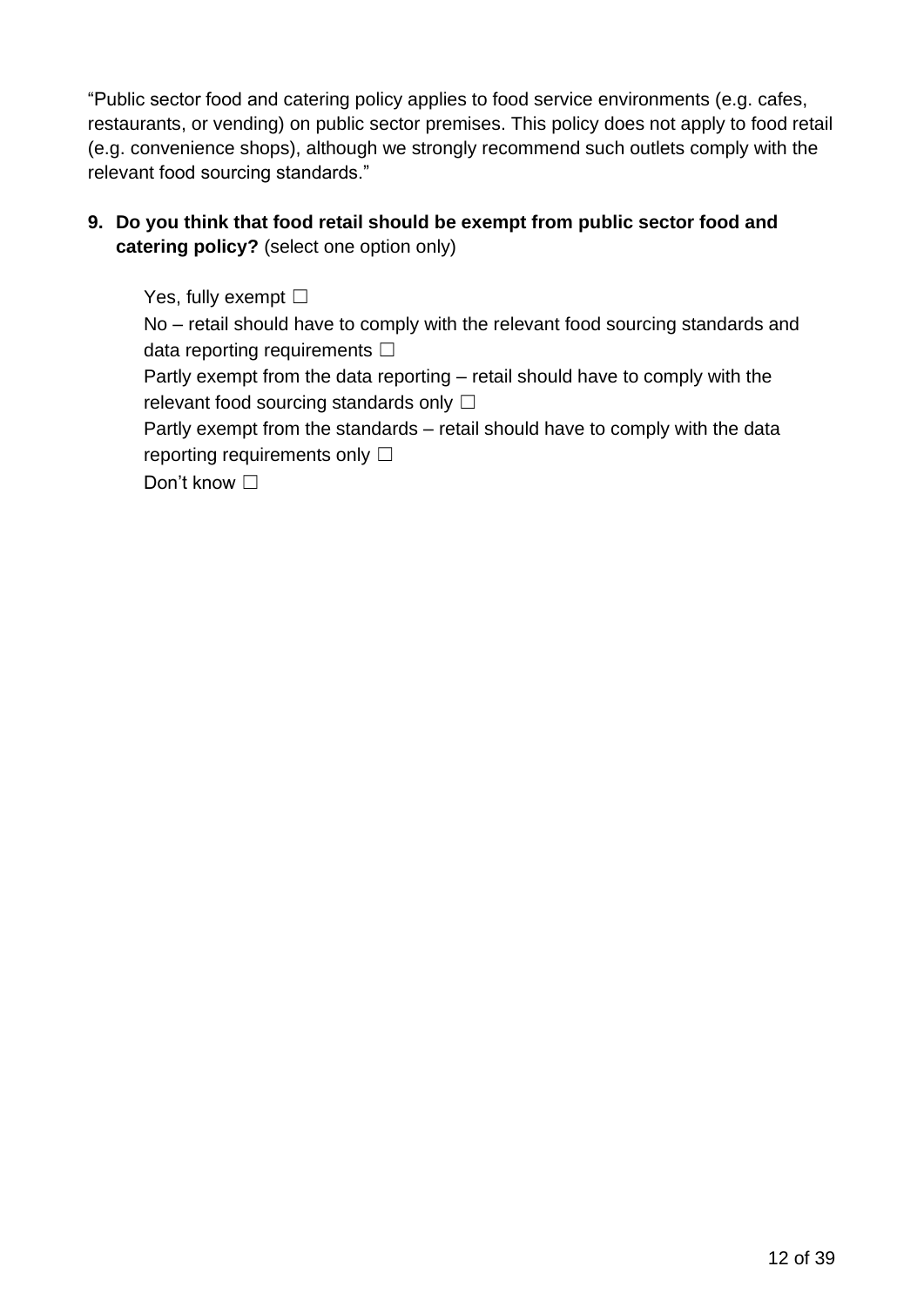# <span id="page-12-0"></span>**Fair and transparent procurement guidance principles**

We recognise that organisations will need support to implement new proposals. Defra intends to publish comprehensive guidance and resources to support and inspire change, based upon the fair and transparent procurement guidance principles outlined in Part 1 of the proposed policy document. This guidance will be tailored to different audiences in the supply chain, including contracting authorities (procurers, estates/facilities managers, catering managers), small and large food suppliers, and food distributors.

|                                                                                                                                                                                                                                                                  | Strongly Agree<br>agree | <b>Neither</b><br>agree nor<br>disagree | Disagree Strongly<br>disagree | Don't<br>know |
|------------------------------------------------------------------------------------------------------------------------------------------------------------------------------------------------------------------------------------------------------------------|-------------------------|-----------------------------------------|-------------------------------|---------------|
| Objective 1: Promote<br>procurement of local,<br>sustainable, healthier food<br>and catering                                                                                                                                                                     |                         |                                         |                               |               |
| Objective 2: Open up public<br>sector supply chains to a<br>wider range of companies,<br>particularly small and<br>medium-sized enterprises<br>(SMEs), to better support<br>local economies, increase<br>resilience, and encourage<br>food producers to innovate |                         |                                         |                               |               |
| Objective 3: Increase<br>transparency of food supply<br>chains to drive continuous<br>improvement and build our<br>understanding of what is<br>bought, served, sold and<br>wasted in the public sector                                                           |                         |                                         |                               |               |

## **10.How far do you agree or disagree that the proposed guidance principles will support each of our objectives? (select one option per objective)**

# **11.Do you think there are any ways the proposed guidance principles could better support our objectives?**

**12.**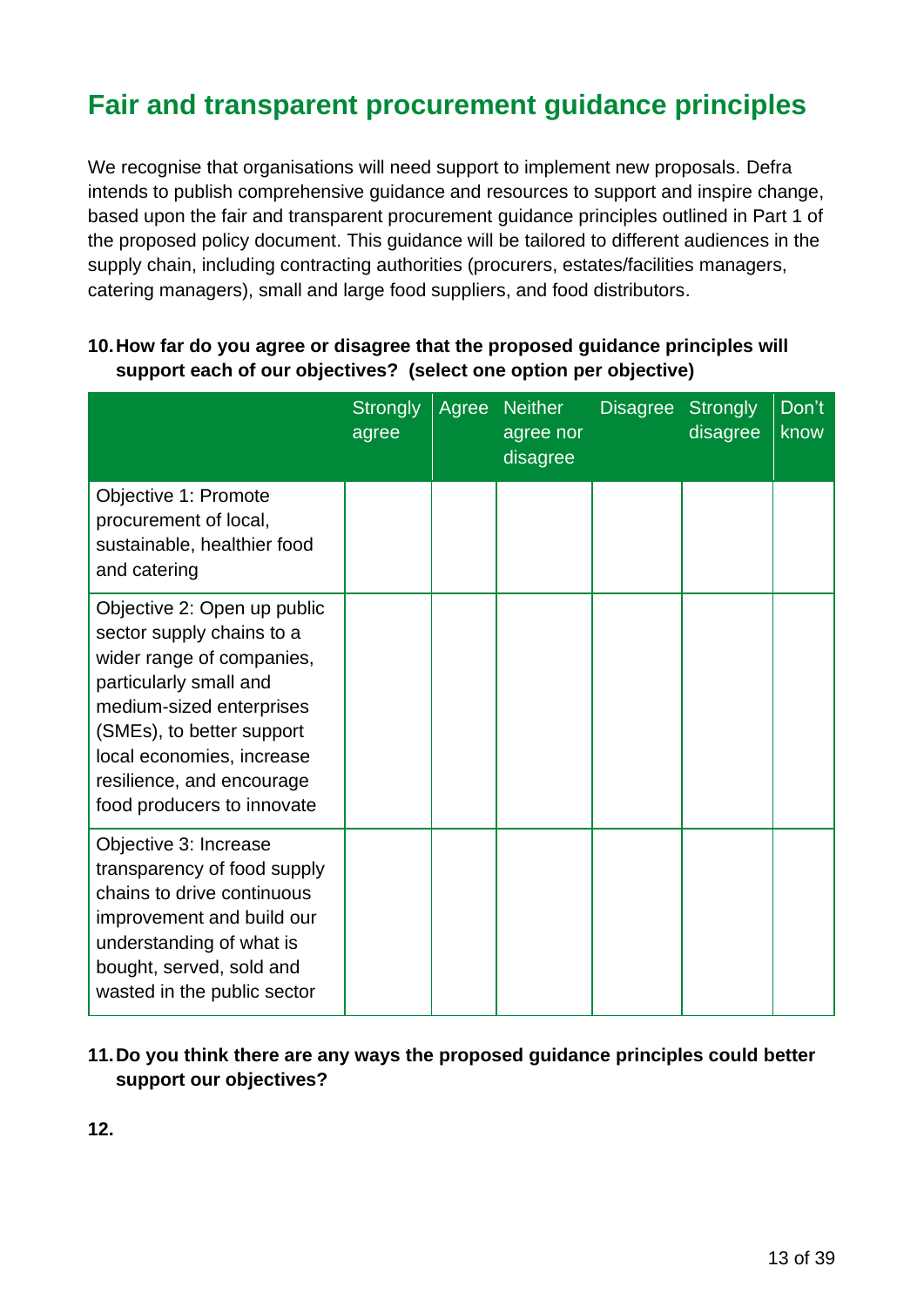**a. Which percentage split, if any, should government recommend for the evaluation of all food and catering contract tenders?** You can find out more about the Social Value Model [here](https://www.gov.uk/government/publications/procurement-policy-note-0620-taking-account-of-social-value-in-the-award-of-central-government-contracts) (select one option only).

10% social value, 40% cost, 50% quality (as proposed)  $\Box$ 10% social value, 30% cost, 60% quality  $\Box$ 20% social value, 40% cost, 40% quality  $\Box$ None – this should be left to individual contracting authority discretion  $\Box$ Don't know □ Other (please see percentage split below)  $\Box$ 

**b. If Other, please make sure the combination of values you choose below adds up to 100%:**

Social value: Cost: Quality:

**13.How far do you agree or disagree that you have the required information and resources to confidently measure and demonstrate (for suppliers) or evaluate (for procurers) the social value, as per the Social Value Model, of food and/or catering contract tenders?** You can find out more about the Social Value Model [here](https://www.gov.uk/government/publications/procurement-policy-note-0620-taking-account-of-social-value-in-the-award-of-central-government-contracts) (select one option only)

| Strongly agree $\Box$                              |
|----------------------------------------------------|
| Agree $\Box$                                       |
| Neither agree nor disagree $\Box$                  |
| Disagree $\square$                                 |
| Strongly disagree $\square$                        |
| Don't know $\square$                               |
| Not applicable $\square$                           |
| Please expand on your answer if you would like to: |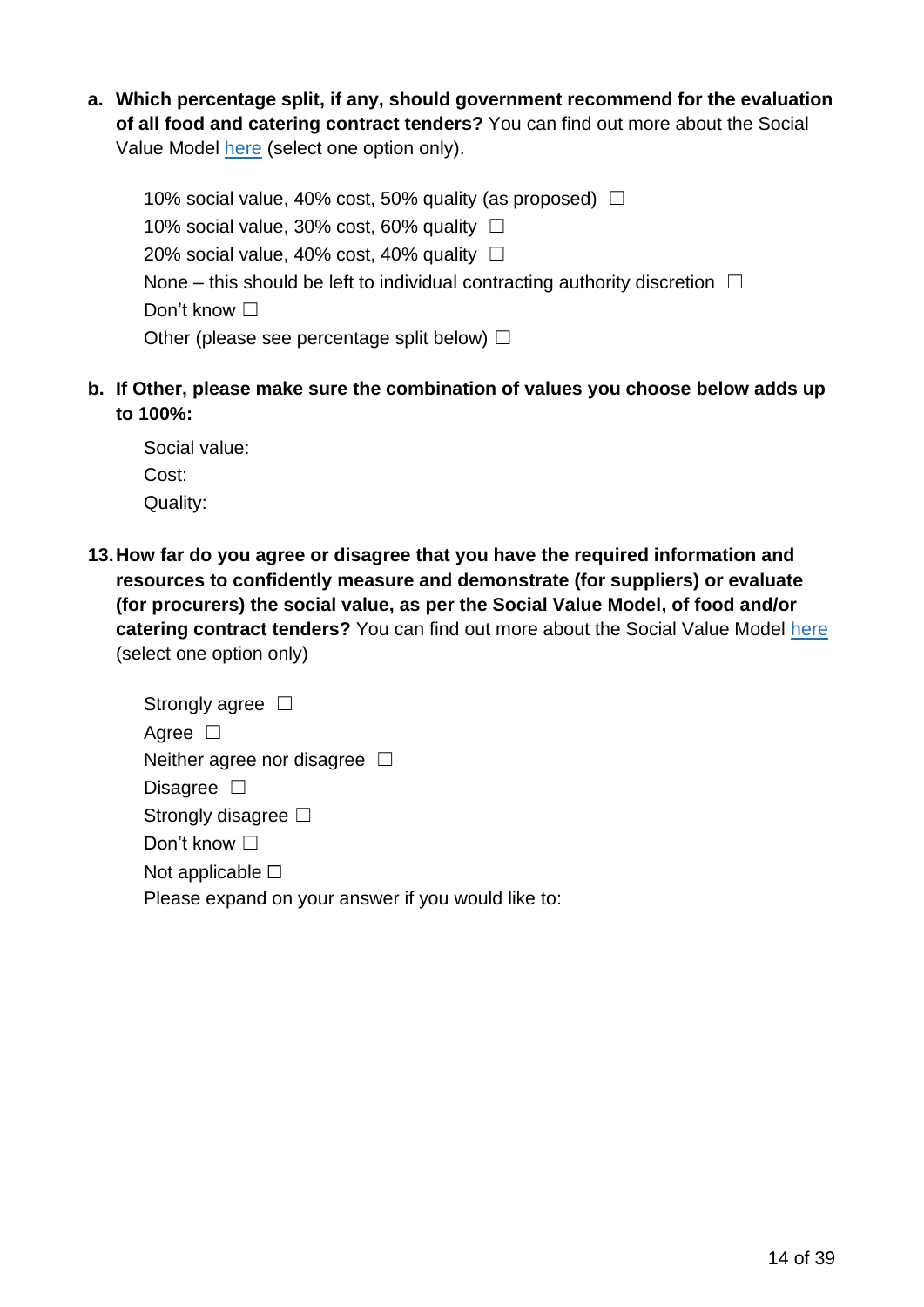# <span id="page-14-0"></span>**Changes to the Government Buying Standards for Food and Catering Services**

We have grouped the proposed standards into three sections, according to their intended audience, to increase clarity and ease of use.

- 1) Food sourcing
- 2) Healthier, more sustainable menu choices
- 3) Sustainable catering services

Sourcing food in alignment with these standards intends to ensure the public sector can maximise their contribution to delivering national priorities on health, environment, socioeconomic sustainability, and animal welfare. Healthier, more sustainable menus centred around local, UK seasonal produce offer potential to shift eating habits and food culture. Likewise, sustainable catering services which invest in staff training and wellbeing can lead the way in prevention and management of waste.

We propose that a **one-year lead time** is provided for organisations to comply with the new standards once published.

The following questions are about changes to the **proposed target and mandatory standards only.**

# <span id="page-14-1"></span>**Food Sourcing**

Changes made to the standards in the "Food Sourcing" section intend to support the objective of the GBSF to promote procurement of local, sustainable, healthier food and catering. See Annex 1 for information on the detailed changes.

## **Local or environmentally sustainable sourcing**

Procurement of, and increased demand for, locally produced food and/or food produced to higher environmental production standards will increase farmer/producer business confidence, supporting their efforts to produce food, protect the environment and promote biodiversity. Organic production systems and integrated farm management systems support the government's goals of restoring and preserving natural habitats and increasing biodiversity through soil management, prevention and control of pollution, and reduction in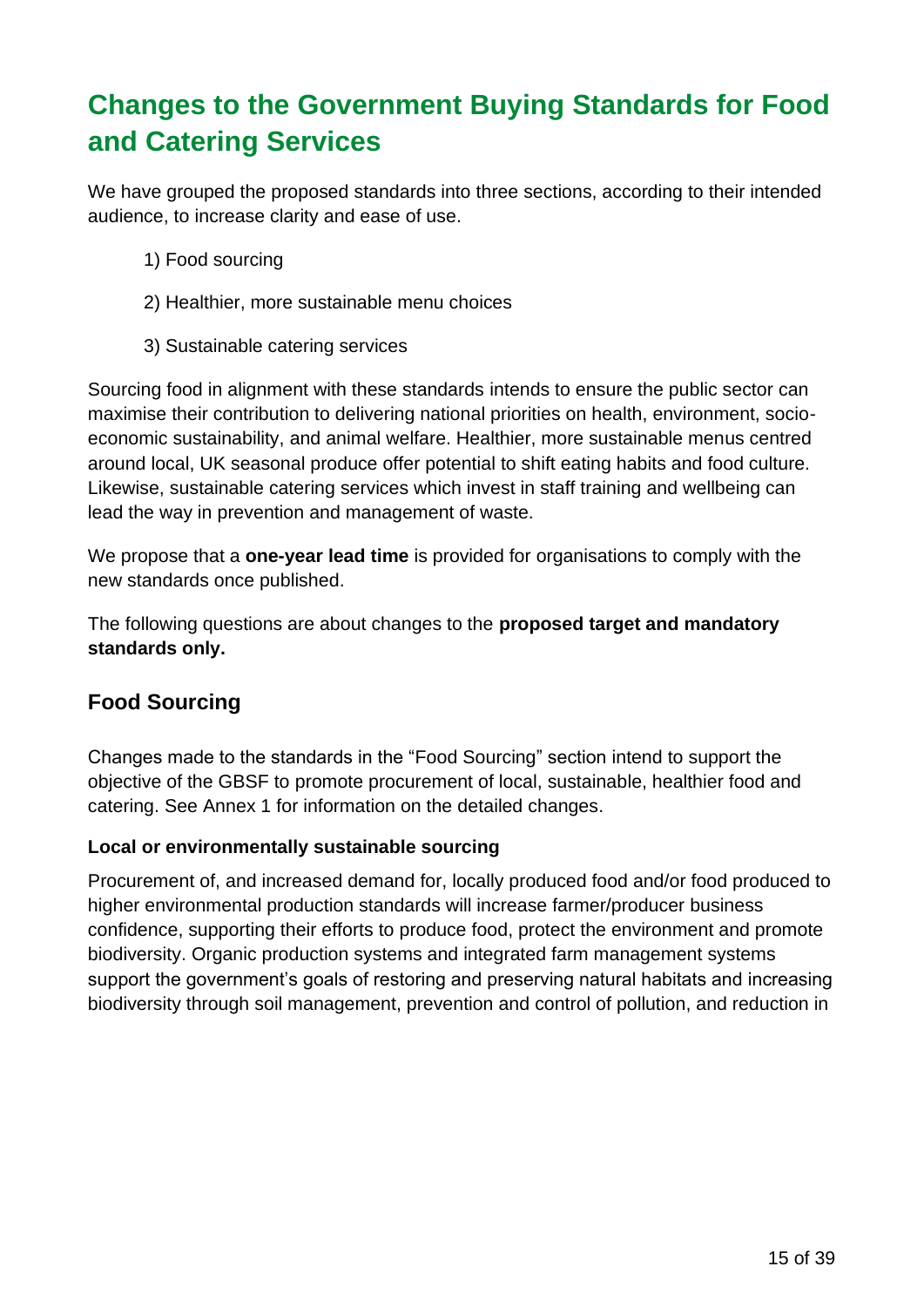energy and water usage and waste <sup>5,6,7,8,9</sup>. This aligns with Government ambitions and interventions within the 25-Year Environment Plan and the Greening Government Commitments. Locally produced food can also provide societal benefits such as creating a personal connection between producers and consumers<sup>10</sup>, supporting local food cultures<sup>11</sup>, and improving traceability of food through shorter supply chains<sup>12</sup>.

#### **Table 1 Proposed new target for 'Local and environmentally sustainable sourcing'**

Wherever possible, food sourcing should prioritise locally produced food and food produced to higher environmental production standards. Contracting authorities and/or tier 1 suppliers should aim for at least 50% of food spend to be on locally produced food or food certified to higher environmental production standards, as defined below, of which at least 20% must be spent on food certified to higher environmental production standards (standard 1.2).

Progress towards this target must be reported on annually (please see section 3 – data reporting).

## Locally produced food:

Ingredients produced/grown/caught within the same region as it is consumed, or a neighbouring county (for counties at regional boundaries – this may include counties in Scotland and Wales). Multi-ingredient foods may qualify as 'locally produced' if at least 50% quantity (Kg or L) of their ingredients are produced/grown/caught in the local region. Please see supporting guidance for map of regional boundaries.

## Higher environmental production standards:

Production systems demonstrating integrated farm management of natural habitats and biodiversity; soil management and fertility; prevention and control of pollution; energy, water and waste management; landscape and nature conservation (Linking Environment and Farming (LEAF) certified, or equivalent).

## OR

Organic production systems compliant with European Council Regulation 834/2007 on organic production and labelling of organic products, as retained in UK law.

<sup>7</sup> Reganold, J.P. & Wachter, J.M. (2016) Organic agriculture in the twenty-first century. Nature Plants, 2, 15221

<sup>5</sup> Lee, K.S., Choe, Y.C. & Park, S.H. (2015). Measuring the environmental effects of organic farming: a meta-analysis of structural variables in empirical research. Journal of Environmental Management, 162, 263–274.

 $6$  Reed, M., Lewis, N., and Dwyer, J. (2017) "The effect and impact of LEAF Marque in the delivery of more sustainable farming: a study to understand the added value to farmers." The CCRI, Gloucester, England.

<sup>&</sup>lt;sup>8</sup> Tuck, S.L., Winqvist, C., Mota, F., Ahnström, J., Turnbull, L.A. & Bengtsson, J. (2014). Land-use intensity and the effects of organic farming on biodiversity: a hierarchical meta-analysis. Journal of Applied Ecology, 51(3):746–55.

<sup>9</sup> Tuomisto, H.L., Hodge, I.D., Riordan, P. & Macdonald, D.W. (2012). Does organic farming reduce environmental impacts? A metaanalysis of European research. Journal of Environmental Management, 112, 309–320.

<sup>&</sup>lt;sup>10</sup> Sustain (2021). The case for local food: building better local food systems to benefit society and nature. Available at: <https://www.sustainweb.org/publications/the-case-for-local-food/> [last accessed 10/06/22].

<sup>11</sup> Enthoven, L., & Van den Broeck, G. (2021). Local food systems: Reviewing two decades of research. Agricultural Systems, 193, 103226.

<sup>&</sup>lt;sup>12</sup> Morris, C., & Buller, H. (2003). The local food sector: A preliminary assessment of its form and impact in Gloucestershire. British Food Journal, 105(8): 559-566.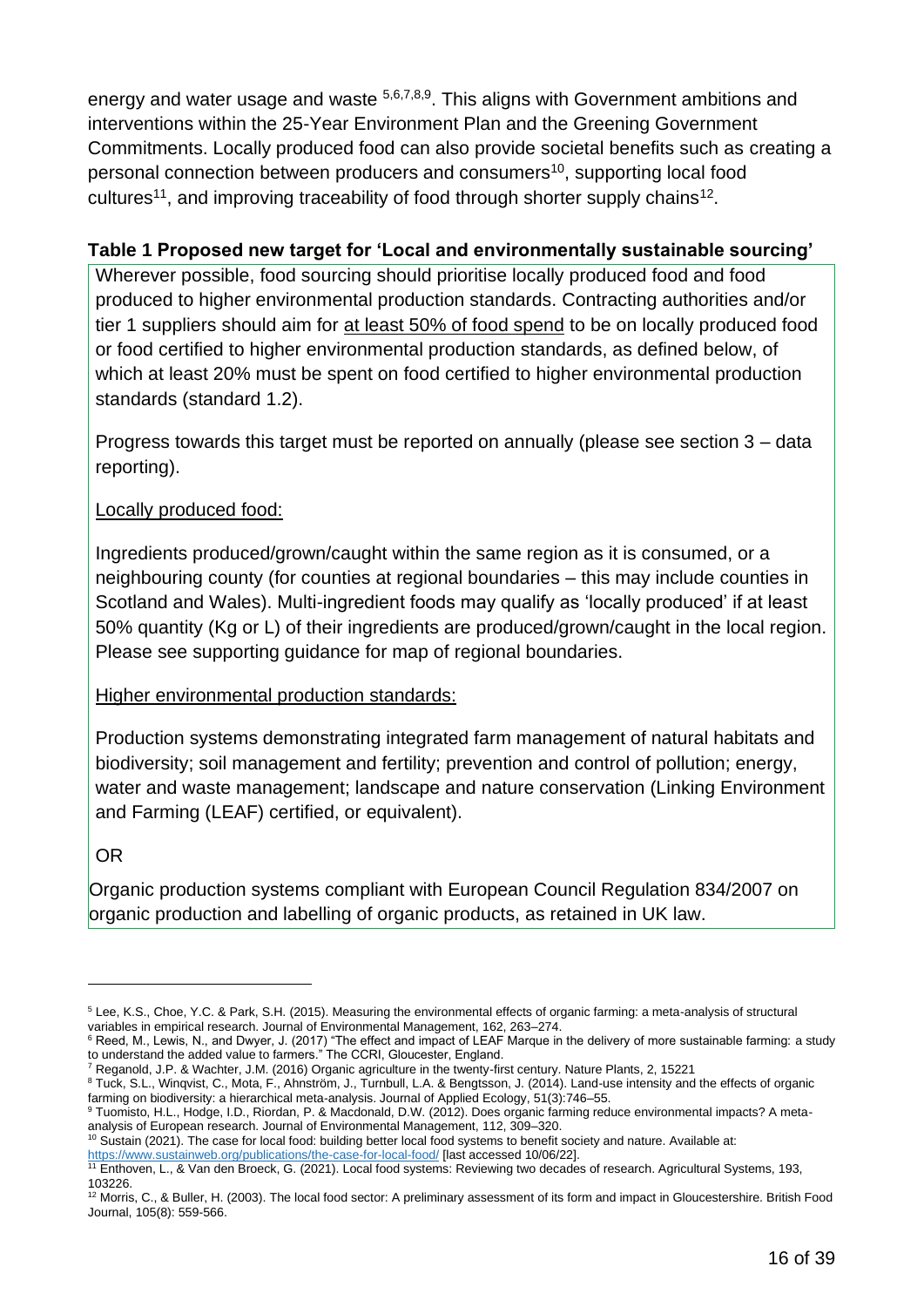It is left up to the procuring authority and/or supplier to determine how this target can be fulfilled at a local level. We envisage the balance of locally produced food or food produced to higher environmental production standards will differ regionally, dependent on availability of produce in either category.

We have included neighbouring counties for counties at regional boundaries within the proposed definition of "local". This is included to prevent the unhelpful consequence whereby an authority based close to the border between two regions would consider food sourced from the other end of the region to be 'local' while food sourced a few miles down the road from a county just across the regional border would not be considered 'local'. For example, for an authority based in Wiltshire, 'local' could include food from Hampshire (which, although in a different region to Wiltshire, is a neighbouring county) as well as food from Cornwall (which is in the same region).

**14.How far do you agree or disagree that the proposed new target will be effective in delivering on the vision that public sector food and catering is an exemplar to wider society in delivering positive health, animal welfare, environmental and socio-economic impacts?** (select one option only)

| Strongly agree $\Box$             |  |
|-----------------------------------|--|
| Agree $\Box$                      |  |
| Neither agree nor disagree $\Box$ |  |
| Disagree $\square$                |  |
| Strongly disagree $\square$       |  |
| Don't know $\Box$                 |  |

**15.Based on the proposed definitions in Table 1, what proportion of your current food spend is on locally produced food and food produced to higher environmental production standards? (select one option for higher environmental and one for local)**

|               | Food produced to higher<br>environmental standards | <b>Food produced locally</b> |
|---------------|----------------------------------------------------|------------------------------|
| None          |                                                    |                              |
| Less than 10% |                                                    |                              |
| $10 - 19%$    |                                                    |                              |
| 20-29%        |                                                    |                              |
| 30-39%        |                                                    |                              |
| 40-49%        |                                                    |                              |
| 50-59%        |                                                    |                              |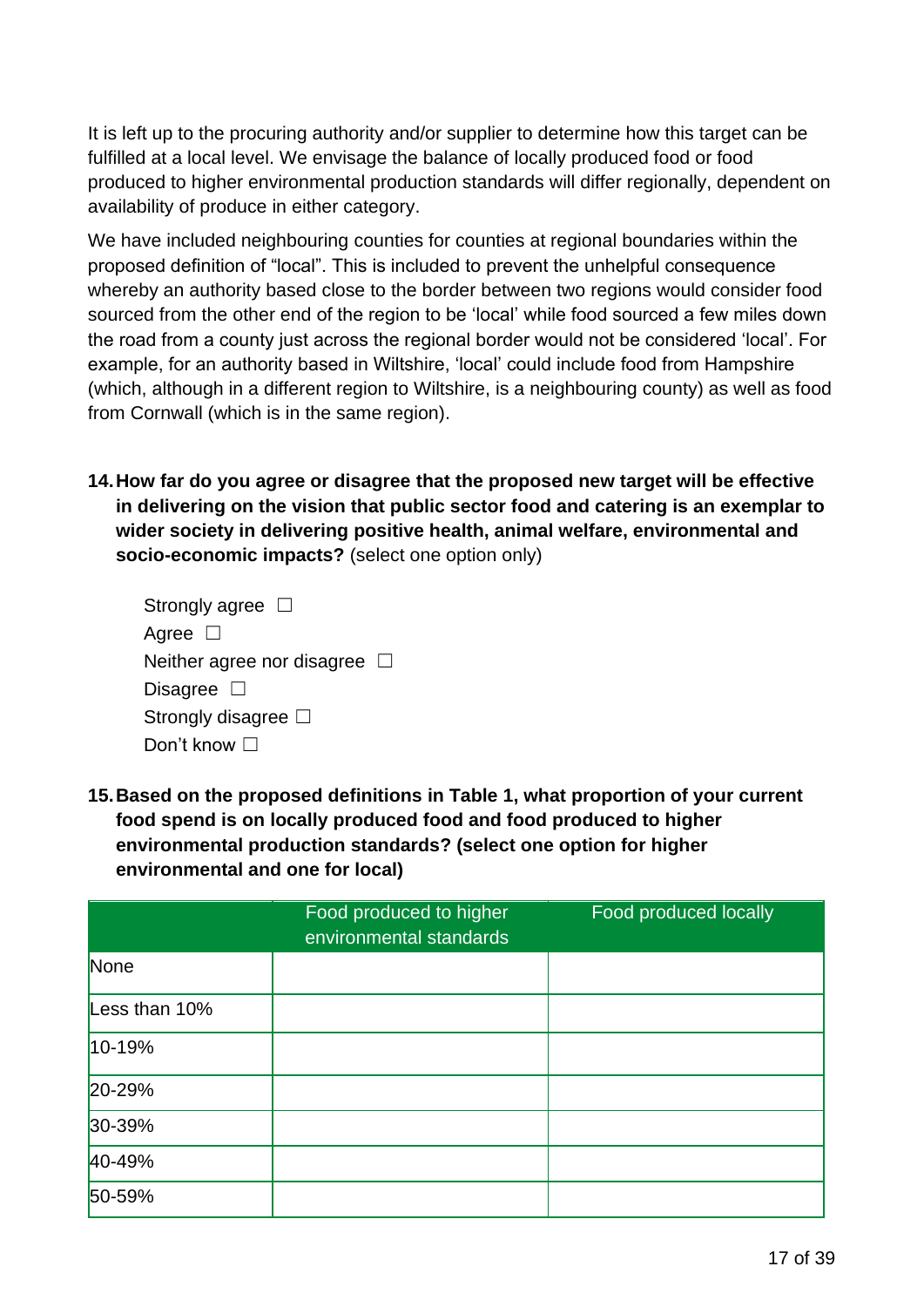| More than 60% |  |
|---------------|--|
| Don't know    |  |

# **16.Table 1 contains our proposed definition of "local". Please rank the following definitions of 'local' in your order of preference– where 1 is most preferred.**

The number of miles from point of production to point of consumption The number of links in the supply chain between producers and consumers Ingredients produced/grown/caught within the same region as they are consumed, or a neighbouring county (for counties at regional boundaries)

**17.The proposed definition of 'locally produced food' is ingredients produced/grown/caught within the same region as they are consumed, or a neighbouring county (for counties at regional boundaries). How do you think we should define 'region' for the purpose of this definition?** Please see maps below. (select one option only)

Map 1: The 9 English regions with allowance that London's 'local region' can include the East of England and South East  $\Box$ 

Map 2: 4 multi-region "regions": North West, North East, Yorkshire and Humberside grouped together, West and East Midlands grouped together; South East, East and London grouped; South West  $\Box$ 

Map 3: 3 multi-region "regions": South West, South East and London grouped together; West and East Midlands and East grouped together; North West, North East and Yorkshire and Humber grouped together  $\Box$ 

Don't know □



**18.For procurers and suppliers of food to the public sector: Leaving costs aside, do you think it will be technically feasible for you to increase the amount of locally produced food you procure / you supply to the public sector?** (select one option only)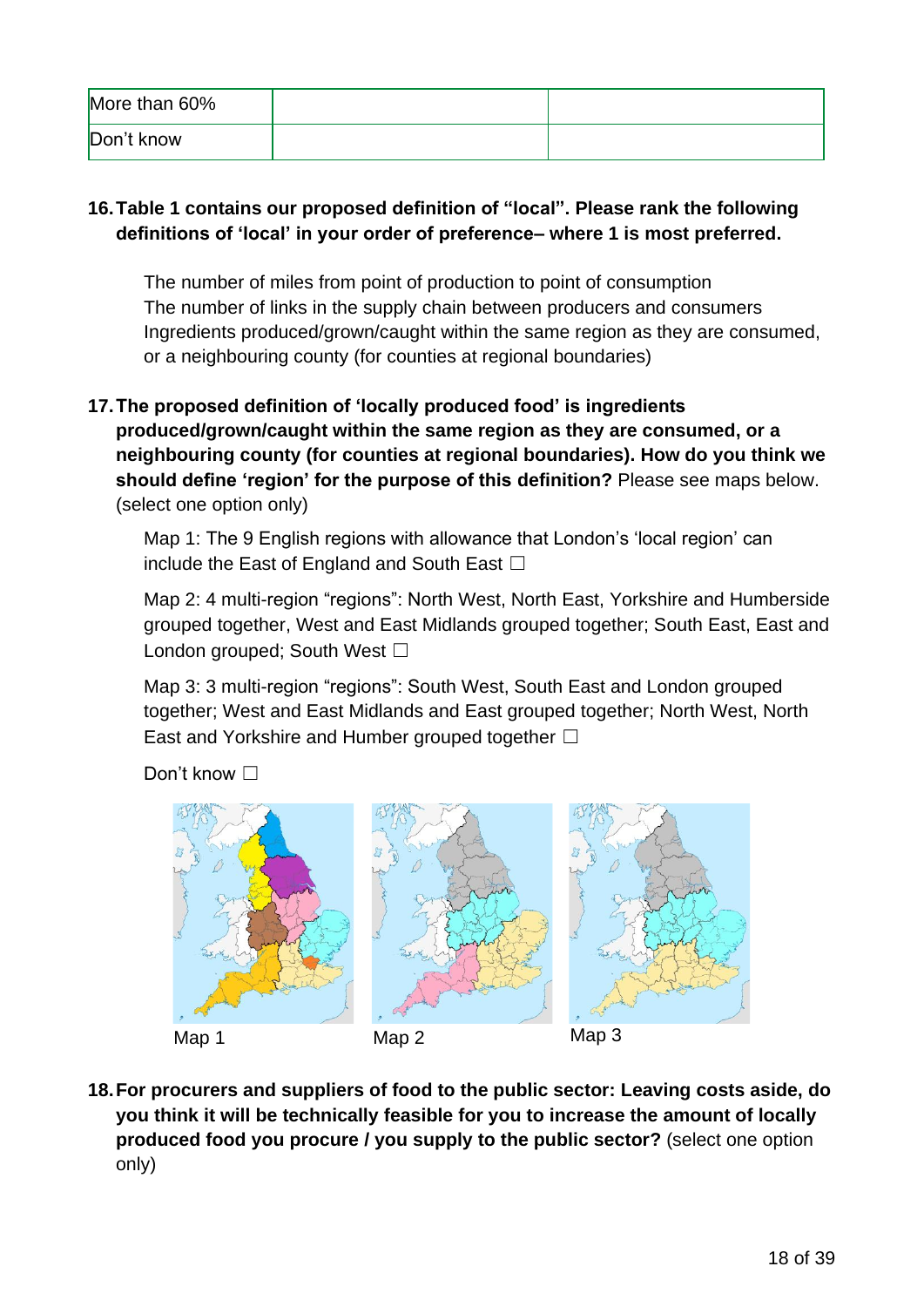| $Yes\square$             |  |
|--------------------------|--|
| No $\Box$                |  |
| Don't know $\Box$        |  |
| Not applicable $\square$ |  |

**19.For those who do not procure or supply food to the public sector: Leaving costs aside, do you think it will be technically feasible to increase the supply of locally produced food to the public sector?** (select one option only)

| Yes $\square$            |
|--------------------------|
| No ⊟                     |
| Don't know ⊟             |
| Not applicable $\square$ |

**20.What are your main barriers to achieving an increase in locally produced food in practice? How could government support you to overcome these?** Please be specific where possible in your answers.

Proposed mandatory standard 1.2 requires that at least 20% of food spend must be on food certified to **higher environmental production standards** (LEAF, Organic, or equivalent). Food certified to higher environmental production standards can also fulfil the proposed 50% target.

**21.What percentage, if any, do you think the mandatory requirement for food certified to higher environmental production standards should be?** (select one option only)

| None (no requirement) $\Box$                            |
|---------------------------------------------------------|
| Less than 10% $\Box$                                    |
| 10-19% □                                                |
| 20-29% □                                                |
| $30-39\%$ $\Box$                                        |
| More than 40% $\Box$                                    |
| Don't know $\Box$                                       |
| Please provide details on why you selected this answer: |

**22.What are the likely cost implications, if any, of this proposed new requirement that 20% of food spend must be on food certified to higher environmental production standards?** Please provide evidence where possible including estimates of increases/decreases in spend and where costs may be generated.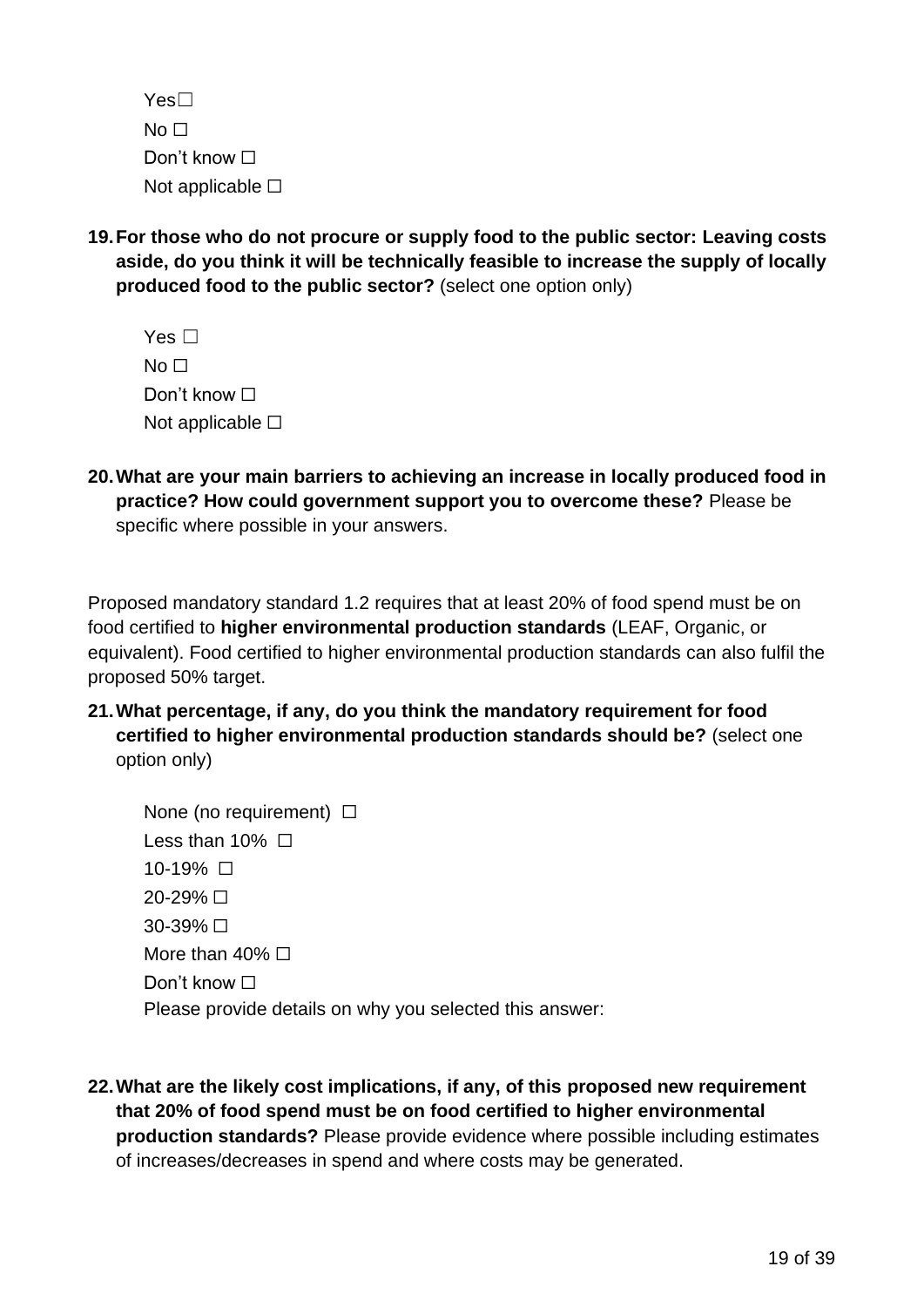#### **23.**

**a. Standard 1.3: Will it be feasible for the public sector to be entirely supplied with in-shell and liquid eggs from cage-free systems?** Previously eggs from enrichedcage production systems were permitted as the legal minimum (select one option only)

| Yes $\Box$               |
|--------------------------|
| No ⊟                     |
| Don't know $\Box$        |
| Not applicable $\square$ |

**b. If you answered No, which of the reasons below, if any, explain your answer?**  (select all that apply)

Cost implications □ Lack of supply □ Other (please provide details):

**24.**

**a. Standard 1.4: Will it be feasible for the public sector to be entirely supplied with seafood with a 1 to 3 rating in the Marine Conservation Society "Good Fish Guide" or Sustainable Fisheries Partnership score of 8 or above, or equivalent?** Previously any Marine Stewardship Council certified fish or Marine Conservation Society "fish to eat" were permitted. (select one option only)

| Yes $\Box$               |
|--------------------------|
| No $\Box$                |
| Don't know $\Box$        |
| Not applicable $\square$ |

**b. If you answered No, which of the reasons below, if any, explain your answer**? (select all that apply)

Cost implications □ Lack of supply  $\square$ Other (please provide details):

**a. Standards 1.5 to 1.10: Will it be feasible for the public sector to be entirely supplied with palm oil, soy, cocoa, coffee, tea, and bananas which are demonstrably legal and sustainable (certified or equivalent)?** (select one option only per product)

|     | Palm oil | Sov | Cocoa | <b>Coffee</b> | <b>l</b> ea | <b>Bananas</b> |
|-----|----------|-----|-------|---------------|-------------|----------------|
| Yes |          |     |       |               |             |                |

**<sup>25.</sup>**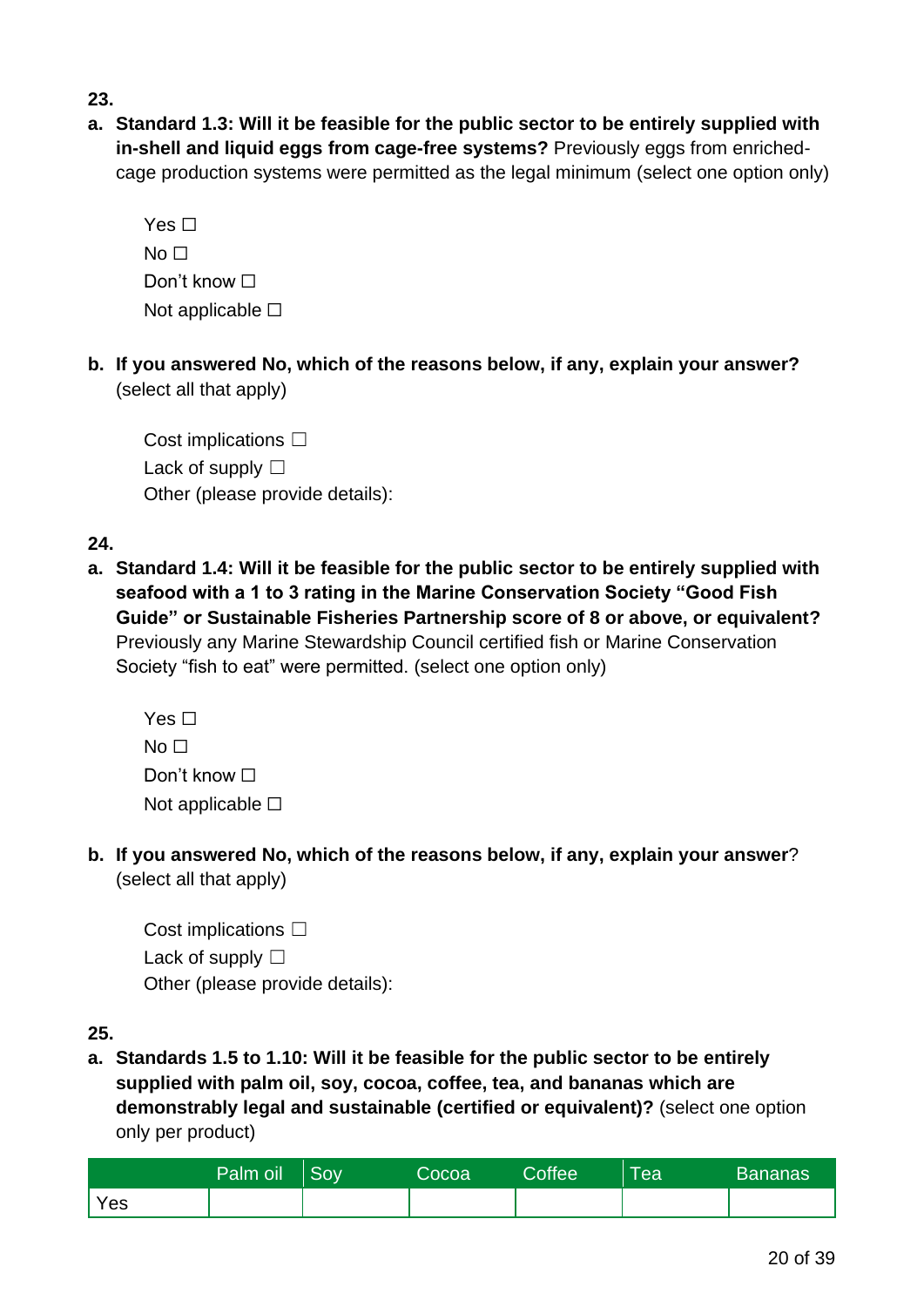| <b>No</b>  |  |  |  |
|------------|--|--|--|
| Don't know |  |  |  |
| <b>Not</b> |  |  |  |
| applicable |  |  |  |

- **b. If you answered No for any of the products above, please explain your answer below, clearly identifying which product(s) this relates to.**
- **26.What price difference would you anticipate businesses to see when sourcing demonstrably legal and sustainable palm oil and soy (compared with products that are not demonstrably legal and sustainable)?** Defra has evidence on the price differences of demonstrably legal and sustainable (certified, or equivalent) coffee, cocoa, tea, and bananas. (select one option only)

No price difference  $\Box$ 

- $+ 0.9\% \Box$
- $+ 10 19\% \Box$
- $+ 20 29\% \Box$
- $+ 30 39\% \Box$
- $+ 40 49\% \Box$
- + 50-59% ☐
- $+60-69\%$  □
- $+ 70 79\% \square$
- $+ 80 89\% \Box$
- $+90-99%$   $\Box$
- $+$  100% or more  $\Box$

If you answered 100% or more, please specify:

# <span id="page-20-0"></span>**Healthier, More Sustainable Menu Choices**

This new section intends to provide clear guidance specifically for GBSF users involved with planning what food goes on public sector menus. We would like public sector menus to help people make healthier, more sustainable food choices and promote local food culture. We have therefore combined menu-related nutrition and sustainability standards in this section on healthier, more sustainable menu choices.

There are two proposed standards in the 'Healthier, more sustainable menu choices' section which present new requirements: standard 2.1 and 2.2. Please refer to Annex 1 for detailed changes.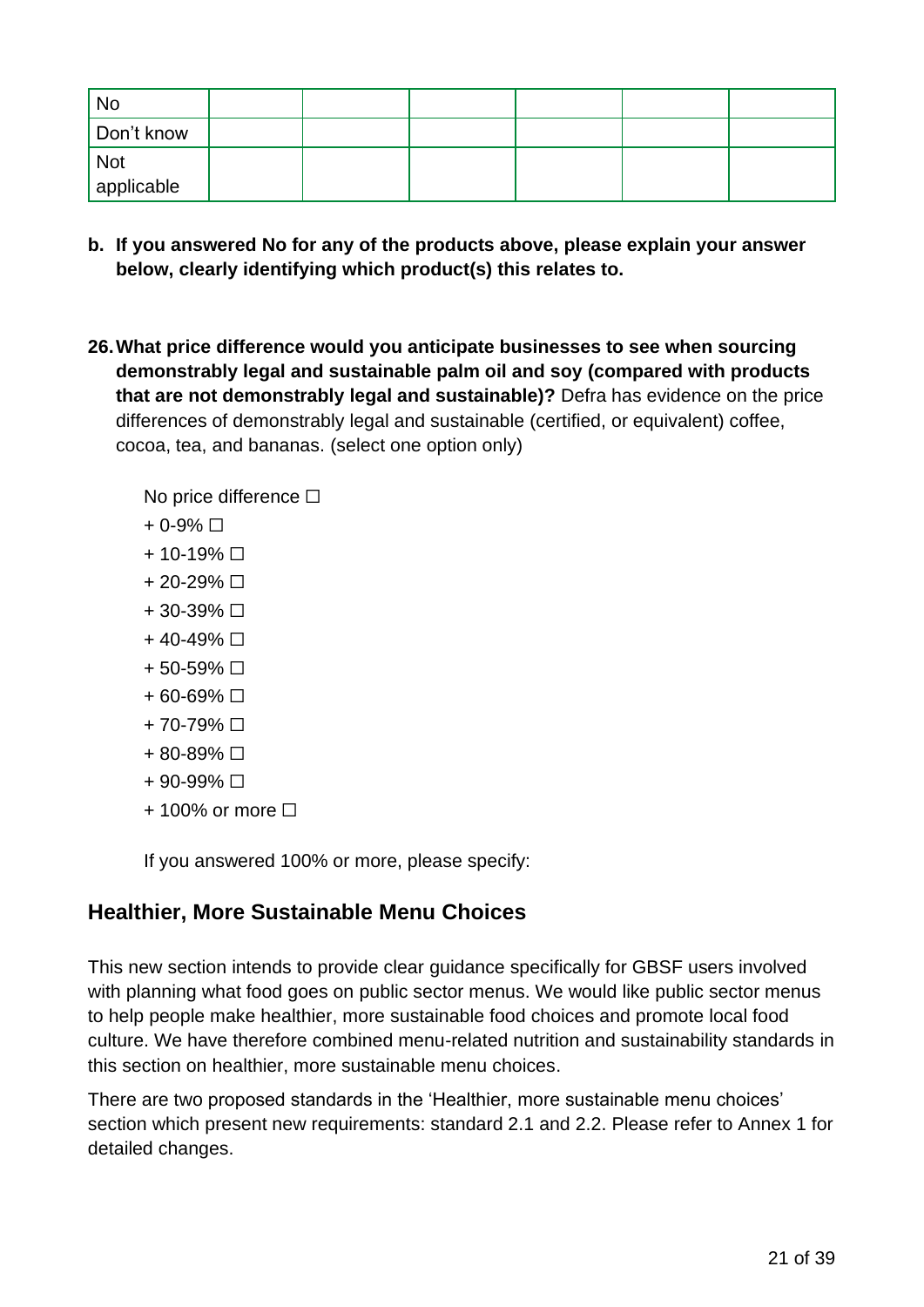**27.**

# **a. Standard 2.1: Will it be feasible for public sector organisations to change the menu cycle at least once every 3 months?** (select one option only)

| Yes, this already happens $\square$                    |
|--------------------------------------------------------|
| Yes, although this does not happen currently $\square$ |
| No $\Box$                                              |
| Don't know $\square$                                   |
| Not applicable $\Box$                                  |

**b. If you answered No, which of the reasons below, if any, explain your answer?** (select all that apply)

Additional cost/time to make the changes  $□$ Limited of staff capacity (food preparation expertise)  $\Box$ Increased cost of ingredients  $\Box$ Increased cost of preparation  $\Box$ Limited demand from consumers  $□$ Other (please provide details):

# **28.**

**a. Standard 2.2: Will it be feasible for public sector organisations to serve food that supports local food traditions and the cultural diversity of the local area?** (select one option only)

| Yes, this already happens $\Box$                       |
|--------------------------------------------------------|
| Yes, although this does not happen currently $\square$ |
| No $\square$                                           |
| Don't know $\square$                                   |
| Not applicable $\square$                               |

**b. If you answered No, which of the reason below, if any, explain your answer?**  (select all that apply)

Limited access to food ingredients/products which support local traditions  $\Box$ Limited access to food ingredients/products which support cultural diversity  $\Box$ Limited understanding of local food traditions  $\Box$ Limited understanding of cultural diversity of consumers  $\Box$ Limited staff capacity (food preparation expertise)  $\Box$ Limited staff capacity (food preparation time/resource)  $\Box$ Limited demand from consumers  $□$ Increased cost of ingredients  $\Box$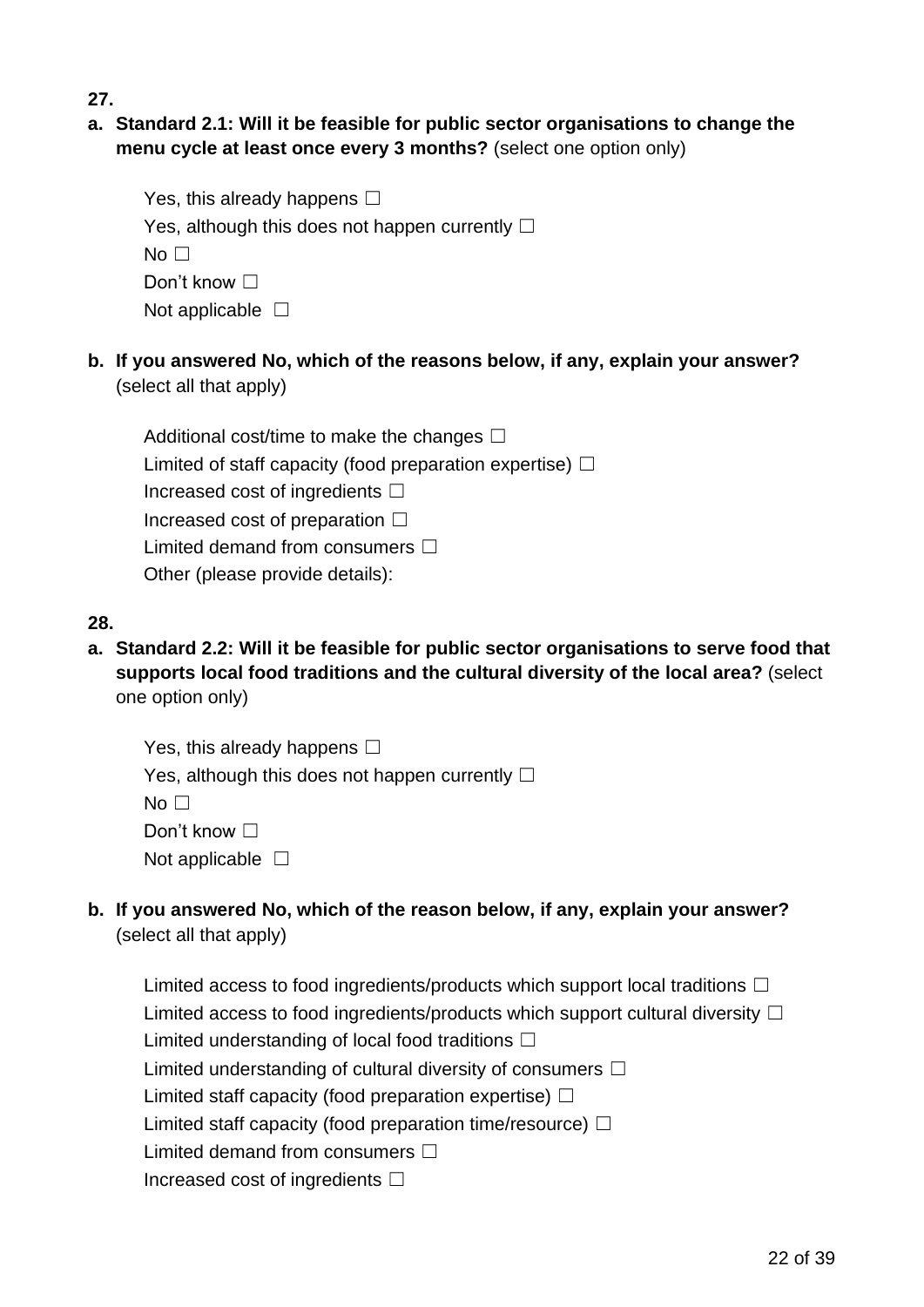Increased cost of preparation  $\Box$ Other (please provide details):

- **29.**
- **a. Standard 2.2: Will it be feasible for public sector organisations to indicate to consumers on menus, or through other means, local produce, UK seasonal produce, and local food traditions?** (select one option only)

| Yes, this already happens $\square$                    |
|--------------------------------------------------------|
| Yes, although this does not happen currently $\square$ |
| No $\Box$                                              |
| Don't know $\square$                                   |
| Not applicable $\Box$                                  |

**b. If you answered No, which of the reasons below, if any, explain your answer?**  (select all that apply)

Additional cost/time to provide this information  $\Box$ Lack of space to display this information  $\Box$ Do not have access to this information  $\Box$ Other (please provide details):

## **30.**

**a. Do you foresee any major cost implications for your organisation in relation to proposed changes to mandatory standards 2.1 and 2.2?** (select one option only)

| Yes $\Box$               |  |
|--------------------------|--|
| No Li                    |  |
| Don't know $\Box$        |  |
| Not applicable $\square$ |  |

- **b. If you answered Yes, which kinds of costs do you anticipate being incurred for your organisation due to the proposed changes to mandatory standards 2.1 and 2.2?** (select all that apply)
	- **One off set up costs** (for example, IT set-up, equipment costs, or training courses for staff) (select one option only) None <del>□</del> £0 - £4.999  $\Box$ £5,000 - £9,999  $\Box$ £10,000 - £14,999  $\Box$ 
		- £15,000 £19,999  $\Box$
		- £20,000 £24,999  $\Box$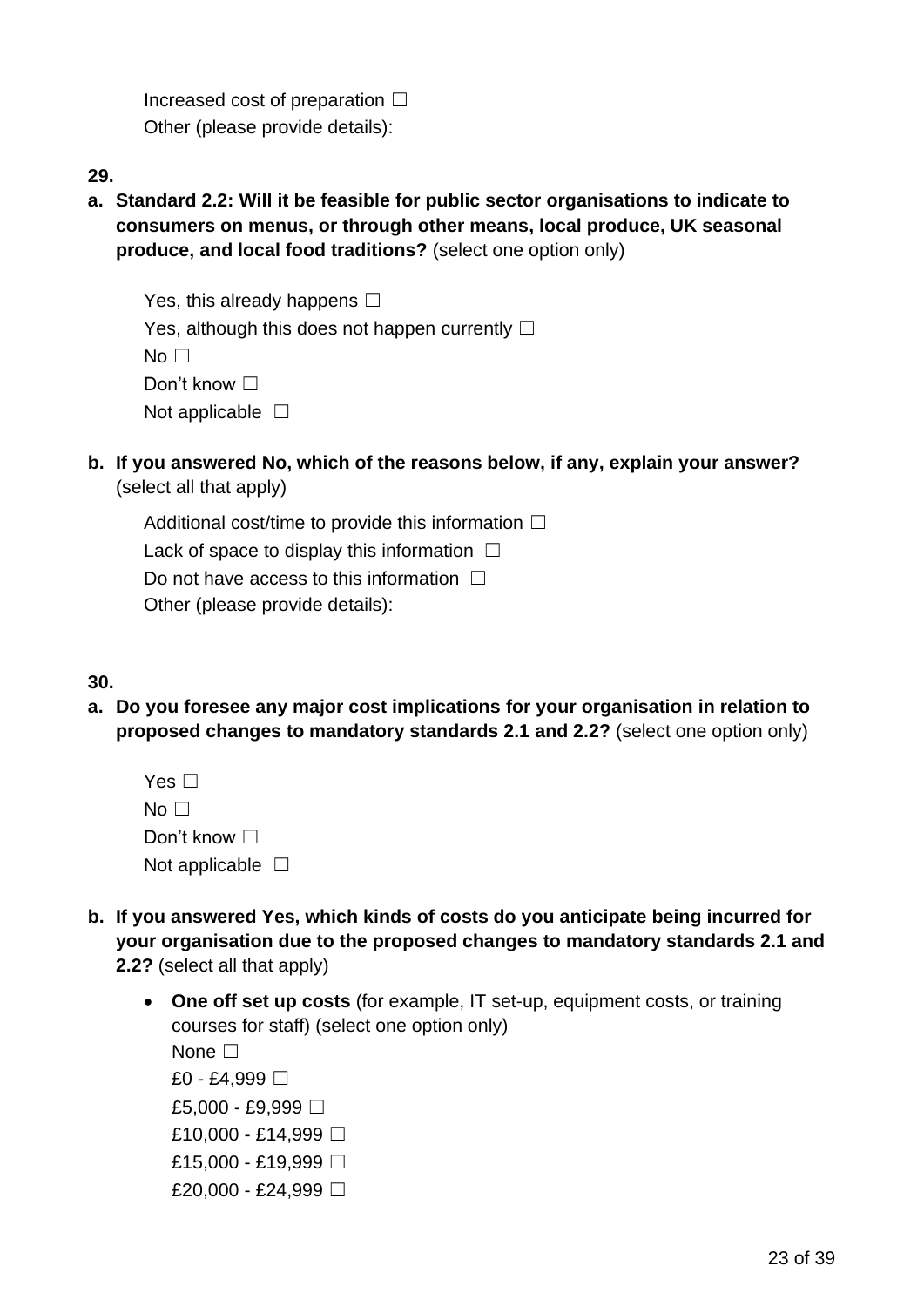| £25,000 - £29,999 □   |
|-----------------------|
| £30,000 - £34,999 □   |
| £35,000 - £39,999 □   |
| £40,000 - £44,999 □   |
| £45,000 - £49,999 □   |
| £50,000 - £59,999 □   |
| £60,000 - £69,999 □   |
| £70,000 - £79,999 □   |
| £80,000 - £89,999 □   |
| £90,000 - £99,999 □   |
| £100,000 - £109,999 □ |
| £110,000 - £119,999 □ |
| £120,000 - £129,999 □ |
| £130,000 - £139,999 □ |
| £140,000 - £149,999 □ |
| £150,000 or more □    |
| Don't know $\Box$     |

If you answered £150,000 or more, please specify:

• **Familiarisation costs:** How many additional staff hours do you think it will take to familiarise your organisation with these standards? (select one option only) None <del>□</del>

| 0 - 2 hours $\Box$         |
|----------------------------|
| 3 - 5 hours $\Box$         |
| 6 - 9 hours $\Box$         |
| 10 hours or more $\square$ |
| Don't know $\square$       |

If you answered 10 hours or more, please specify:

- **Ongoing costs per annum**: How much do you anticipate the ongoing annual costs will be for your organisation each year? (select one option only) None □
	- £0 £4,999 □ £5,000 - £9,999 □ £10,000 - £14,999 □ £15,000 - £19,999 □ £20,000 - £24,999 □ £25,000 - £29,999 □ £30,000 - £34,999 □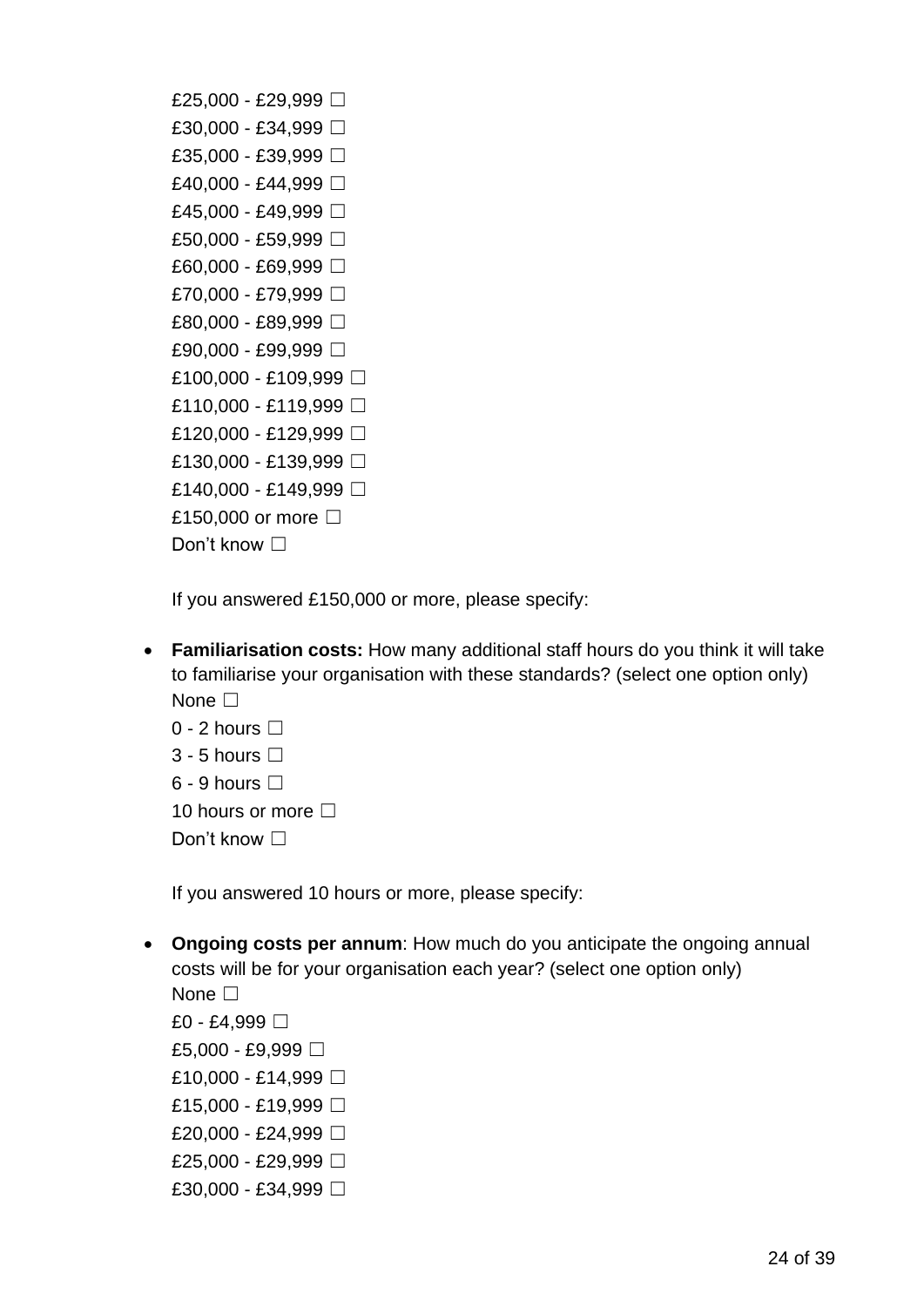| £35,000 - £39,999 □   |
|-----------------------|
| £40,000 - £44,999 □   |
| £45,000 - £49,999 □   |
| £50,000 - £59,999 □   |
| £60,000 - £69,999 □   |
| £70,000 - £79.999 □   |
| £80,000 - £89,999 □   |
| £90,000 - £99,999 □   |
| £100,000 - £109,999 □ |
| £110,000 - £119,999 □ |
| £120,000 - £129,999 □ |
| £130,000 - £139,999 □ |
| £140,000 - £149,999 □ |
| £150,000 or more □    |
| Don't know $\square$  |

If you answered £150,000 or more, please specify:

## **Increasing the consumption of fruits, vegetables, and fibre**

The Government Buying Standards for Food and Catering Services nutrition standards were consulted on by DHSC during Summer 2019. After consideration of the responses received, [updated nutrition standards](https://www.gov.uk/government/publications/sustainable-procurement-the-gbs-for-food-and-catering-services/government-buying-standard-for-food-and-catering-services) were published on 16 July 2021 and [supporting](https://assets.publishing.service.gov.uk/government/uploads/system/uploads/attachment_data/file/1011764/gbsf-nutritional-standards-technical-guidance.pdf)  [technical guidance](https://assets.publishing.service.gov.uk/government/uploads/system/uploads/attachment_data/file/1011764/gbsf-nutritional-standards-technical-guidance.pdf) was published shortly after.

We would like public sector menus to make it as easy as possible for people to shift towards increased consumption of fruit and vegetables as part of a more sustainable and healthy balanced diet. As part of this consultation, we want you to consider whether the nutrition standards set out in Table 2 could go further still to support the objective of the GBSF to promote procurement of local, sustainable, healthier food and catering.

| Impact area                                        | <b>Mandatory standards</b>                                                                                                                                                                    | <b>Best practice standards</b> |
|----------------------------------------------------|-----------------------------------------------------------------------------------------------------------------------------------------------------------------------------------------------|--------------------------------|
| 2.5<br><b>Increasing</b><br>fruit and<br>vegetable | A portion of fruit shall be sold at a lower price<br>than a portion of hot or cold dessert.<br>Half of desserts available should contain at<br>least 50% of their weight as fruit – which may | Not applicable.                |
| consumption                                        | be fresh, canned in fruit juice, dried or frozen.<br>This excludes whole fresh fruit as a dessert<br>option. Whole fresh fruit can be a dessert<br>option but should not be included when     |                                |

#### **Table 2: Existing standards relating to fruit, vegetable and fibre consumption**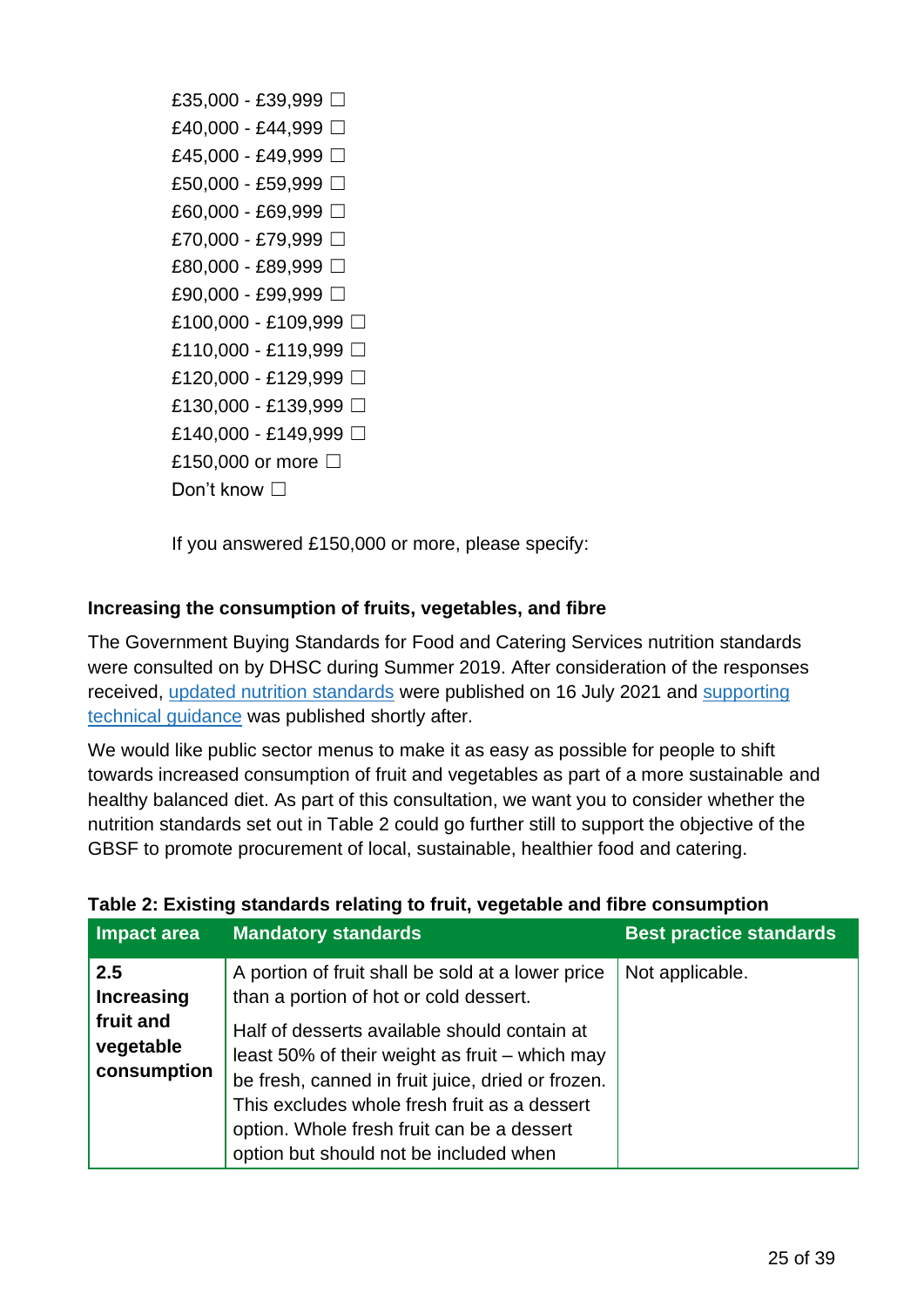|                                   | calculating whether half of dessert options<br>contain at least 50% of their weight as fruit.<br>Main meals within a meal deal should include<br>a starchy carbohydrate which is not prepared<br>with fats or oils, and the meal deal options<br>should include at least 1 portion of<br>vegetables and 1 portion of fruit. |                                                                                                                                      |
|-----------------------------------|-----------------------------------------------------------------------------------------------------------------------------------------------------------------------------------------------------------------------------------------------------------------------------------------------------------------------------|--------------------------------------------------------------------------------------------------------------------------------------|
| 2.6<br><b>Increasing</b><br>fibre | Not applicable.                                                                                                                                                                                                                                                                                                             | To ensure main meals<br>containing beans and/or<br>pulses as a main source of<br>protein are made available<br>at least once a week. |

**31.**

**a. How far do you agree or disagree that the recently updated mandatory standard 2.5 'Increasing the consumption of fruit and vegetables' and best practice standard 2.6 'Increasing fibre' (as set out above) supports/encourages individuals to increase the amount of fruit, vegetables and fibre in their diet?** (select one option only)

| Strongly agree $\Box$             |
|-----------------------------------|
| Agree ⊡                           |
| Neither agree nor disagree $\Box$ |
| Disagree $\square$                |
| Strongly disagree $\square$       |
| Don't know □                      |

# **b. If you answered Disagree or Strongly disagree, please provide details about how you think these standards should be amended and why?**

# <span id="page-25-0"></span>**Sustainable Catering Services**

This new section intends to provide clear standards and associated guidance specifically for GBSF users involved with managing and running kitchens and catering services. Many of the new standards in this section build on the former 'resource efficiency' section of the existing GBSF.

Proposed changes bring the standards into alignment with the Defra Waste Hierarchy and the Waste and Resources Action Programme (WRAP) approach to food waste – an industry standard. This alignment of Government policy language and ambition intends to ensure clarity of messaging and delivery on our objectives. Please refer to Annex 1 for detailed changes.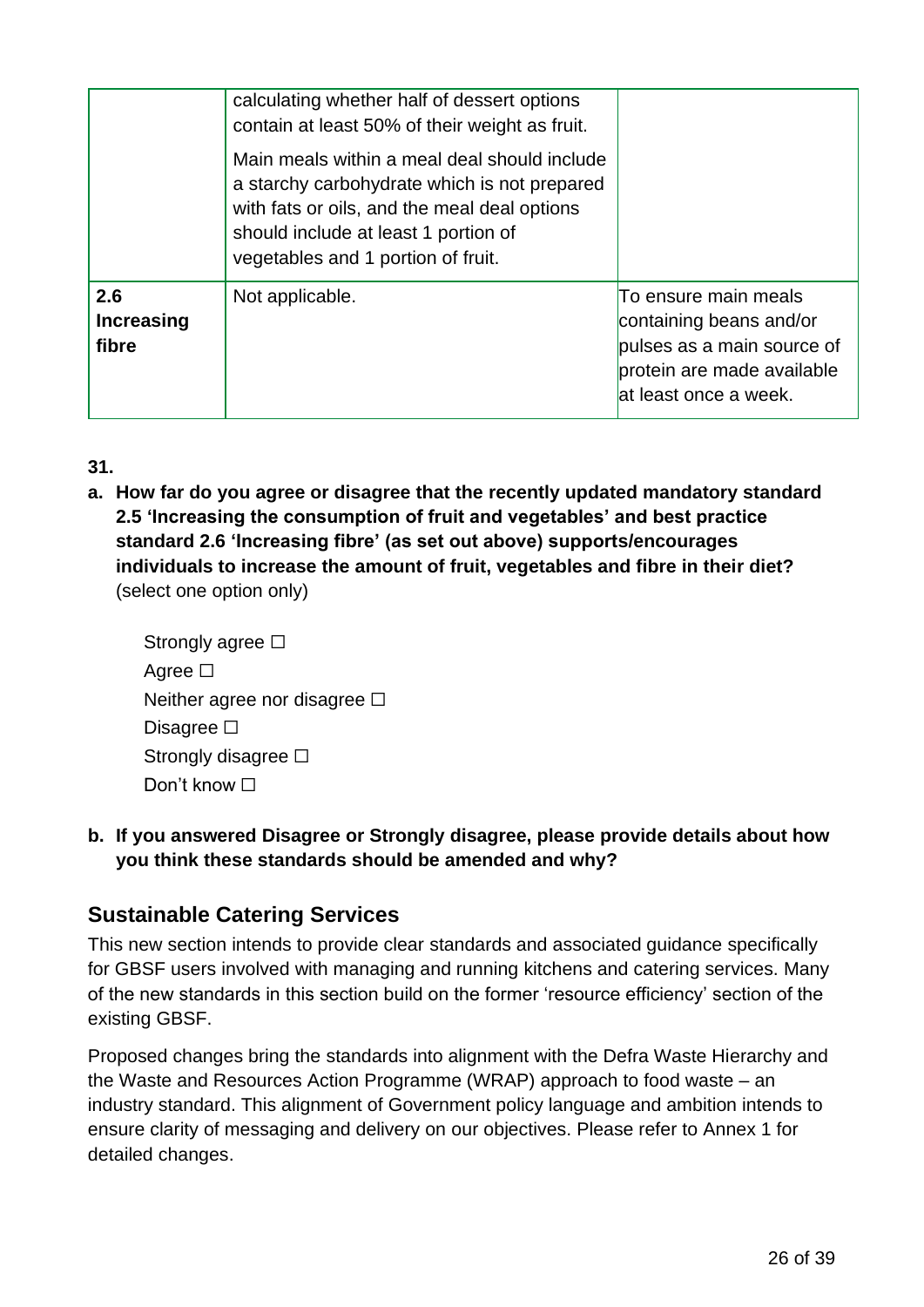**32.How far do you agree or disagree that this proposed section provides clear standards and guidance on sustainable catering services to people involved with managing and running kitchens and catering services in the public sector?** (select one option only)

Strongly agree  $\square$ Agree □ Neither agree nor disagree  $\Box$ Disagree **□** Strongly disagree **□** Don't know □ Not applicable  $\square$ 

**33.Standard 3.7: How far do you agree or disagree with mandating the use of the 'Target, Measure, Act' approach and food waste data sharing, as described in [WRAP's Food Waste Reduction Toolkit?](https://wrap.org.uk/resources/tool/food-waste-reduction-roadmap-toolkit)** (select one option only and expand on your answer below)

| Strongly agree $\Box$                            |
|--------------------------------------------------|
| Agree $\Box$                                     |
| Neither agree nor disagree $\Box$                |
| Disagree $\square$                               |
| Strongly disagree $\square$                      |
| Don't know $\square$                             |
| Not applicable $\square$                         |
| Please provide an explanation for your response: |
|                                                  |

#### **34.**

**a. Standard 3.9 Will it be feasible, where single use items are required, to source recyclable versions within existing/future budgets?** (select one option only)

| Yes $\square$            |
|--------------------------|
| No <sub>1</sub>          |
| Don't know $\Box$        |
| Not applicable $\square$ |

**b. If you answered No, which of the reasons below, if any, explain your answer?** (select all that apply)

Would exceed existing or future budgets  $□$ Some items do not have recyclable versions □ Items not available through existing supplier / would have to find new supply route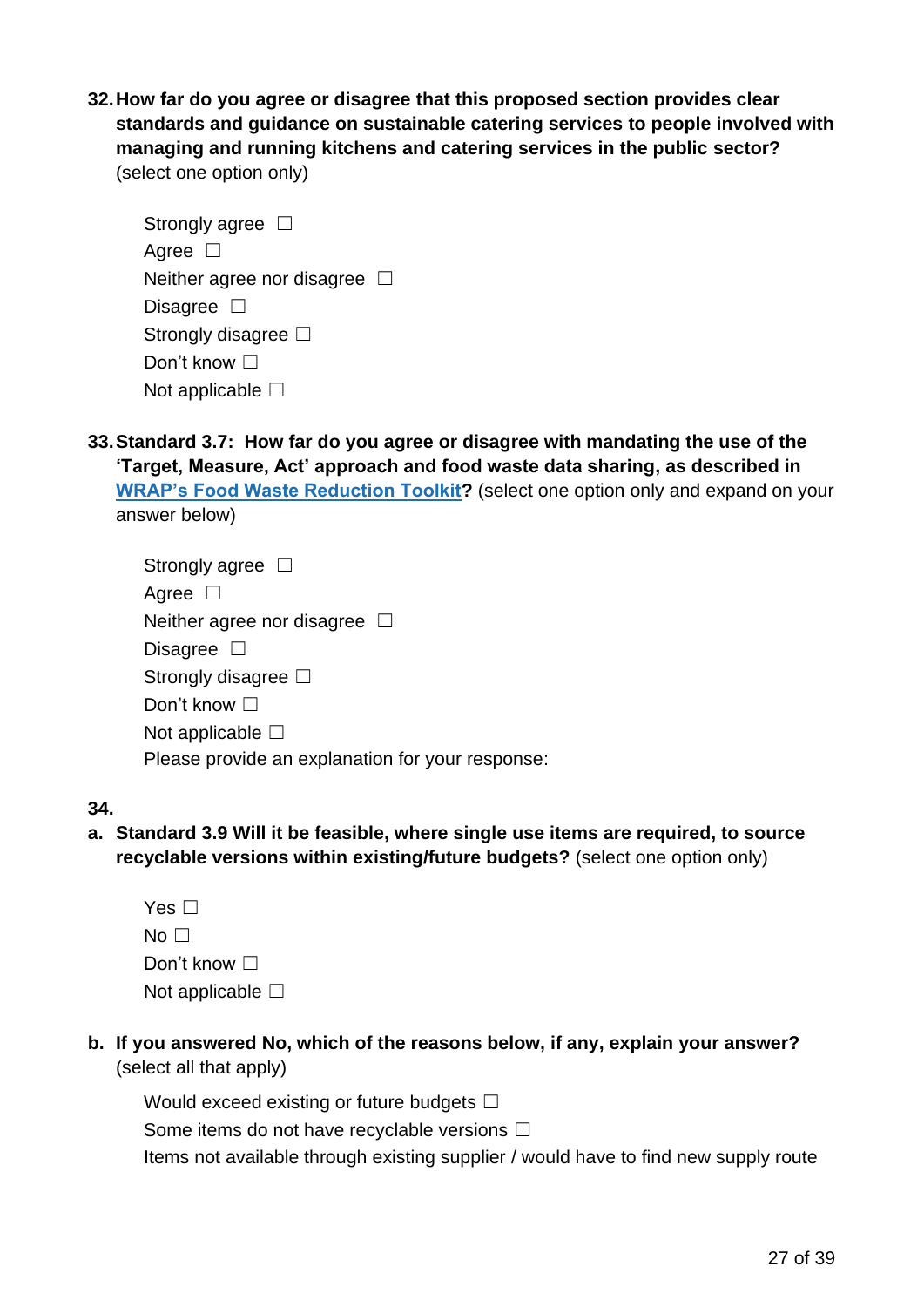$\Box$ Other (please specify):

| ٦<br>۰, | I<br>۰, |  |
|---------|---------|--|
|         |         |  |

**a. Do you foresee any major cost implications to your organisation in relation to proposed changes to mandatory Sustainable Catering Services Standards (standards 3.1-3.11)?** (select one option only)

| Yes $\Box$               |
|--------------------------|
| N٥                       |
| Don't know $\Box$        |
| Not applicable $\square$ |

- **b. If you answered Yes, which kinds of costs do you anticipate being incurred for your organisation due to the proposed changes to mandatory Sustainable Catering Services Standards (standards 3.1-3.11)?** (select all that apply)
	- **One off set up costs** (for example, IT set-up, equipment costs, or training courses for staff) incurred for your organisation? (select one option only) None  $\Box$

| £0 - £9,999 □          |
|------------------------|
| £10,000 - £19,999 □    |
| £20,000 - £29,999 □    |
| £30,000 - £39,999 □    |
| £40,000 or more $\Box$ |
| Don't know $\square$   |

If you answered £40,000 or more, please specify:

• **Familiarisation costs**: How many additional staff hours do you think it will take to familiarise your organisation with these standards? (select one option only) None **□** 

| 0 - 4 hours $\Box$         |
|----------------------------|
| 5 - 9 hours $\Box$         |
| 10 - 14 hours □            |
| 15 hours or more $\square$ |
| Don't know ⊡               |

If you answered 15 hours or more, please specify:

• **Ongoing costs per annum** (for example costs of undertaking due diligence) How much do you anticipate the ongoing annual costs to be for your organisation each year? (select one option only) None **□**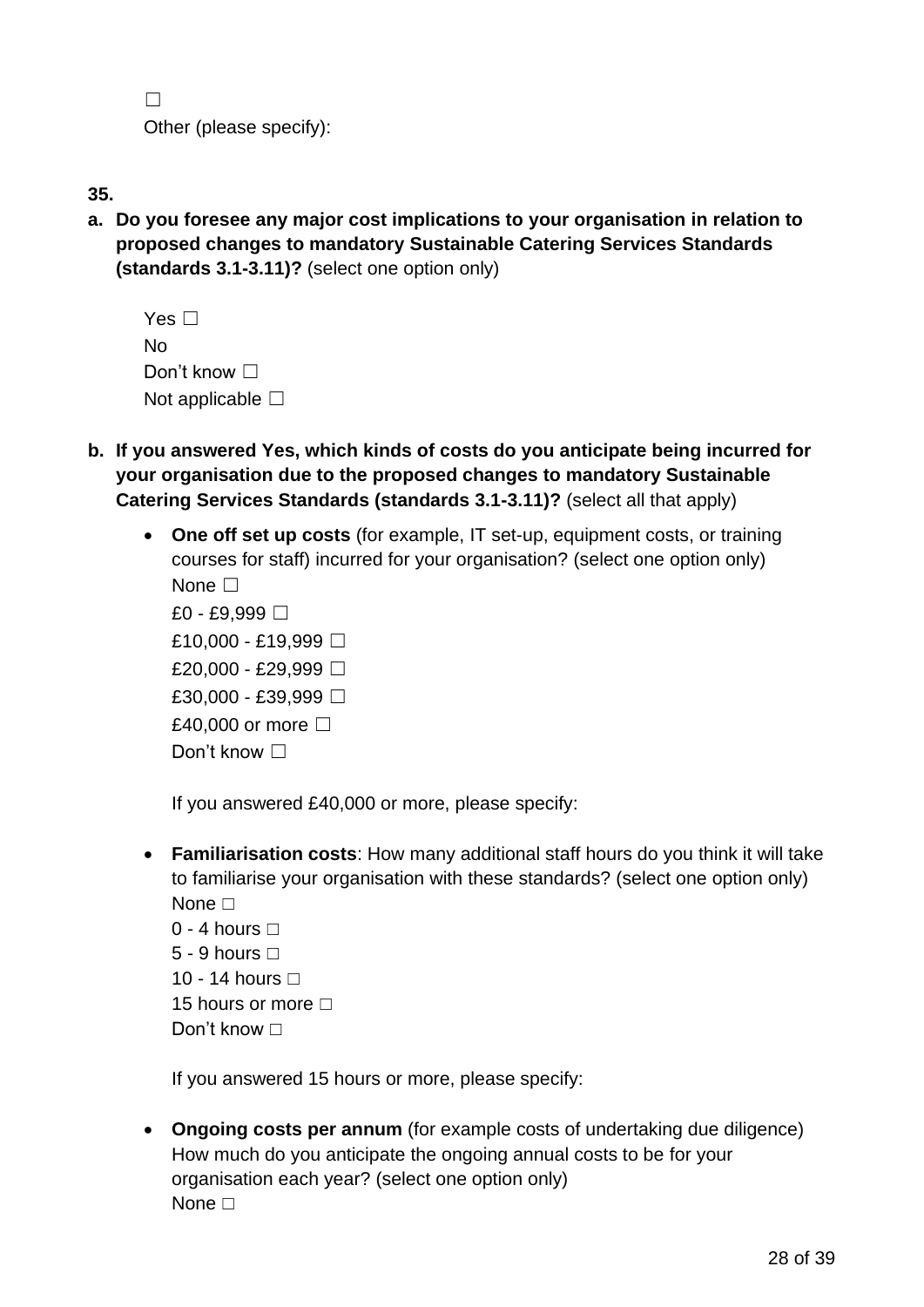£0 - £1,499 □ £1,500 - £2,999 □ £3,000 - £4,499 □ £4,500 - £5,999  $\Box$ £6,000 - £7,499□ £7,500 - £9,999 □ £10,000 - £14,999 □ £15,000 - £19,999 □ £20,000 - £24,999 □ £25,000 - £29,999 □ £30,000 - £34,999 □ £35,000 - £39,999 □ £40,000 or more  $□$ Don't know □

If you answered £40,000 or more, please specify:

# <span id="page-28-0"></span>**Lead time for compliance**

We propose that a **one-year lead time** is provided for organisations to comply with the new Government Buying Standards for Food and Catering Services once published.

# **36. Considering all of the proposed changes, what lead in time do you think should be provided for organisations to comply with the new standards once published?** (select one option only)

Less than 6 months  $\Box$ 6 months – 11 months  $\Box$ 12 months  $-17$  months  $\Box$ 18 months or more □ Don't know □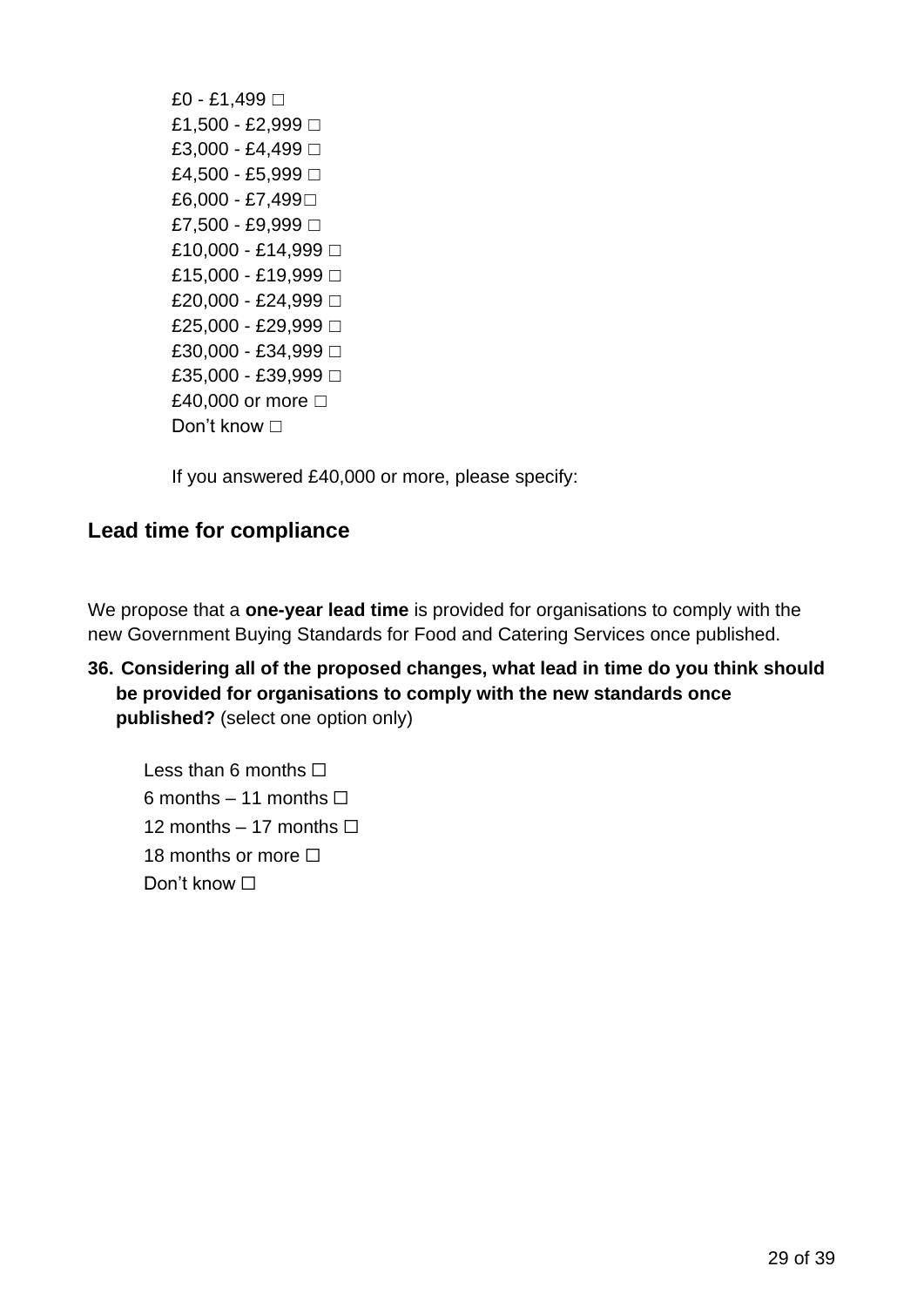# <span id="page-29-0"></span>**Data reporting proposals**

Data on food and catering activity in the public sector is currently very limited. As part of our ambition to drive transparency and continuous improvement of the sector, Defra is keen to better understand public procurement of food by enhancing data availability to assess the current performance of public sector organisations.

We would like to better understand what is being bought, served, and wasted so that we can monitor the environmental, economic, and social impacts of public sector food and catering. Ensuring public sector contracting authorities ask their suppliers or service providers for this data will drive increased transparency and awareness of their activities. This should help to promote continuous improvement in line with the ambitions of public sector food and catering policy.

We propose the following eight metrics (Table 3) and detailed data on food procured per category and sub-category (Table 4) to be reported to Defra on an annual basis. Quantity of food procured per sub-category will specifically enable Defra to estimate the associated greenhouse gas emissions and better understand how we can these can be costeffectively reduced, to help meet the government's ambition to reach net zero. Defra will explore avenues to publish this data in a timely manner which will enable transparent monitoring.

## **Proposed data reporting regime**

We propose data to be collected on an annual basis wherever food is served within the inscope organisations and reported to Defra within 3 months each year end. We propose the first measuring year will be end of March 2023 - end of March 2024 and therefore the first full year of reporting will be required by the end of July 2024. Each government department will determine how the contracting organisations under their responsibility will report this data to Defra. It may not be necessary for all of these metrics to be collected through one return if some are collected through other means already.

| <b>Number</b>  | <b>Metric</b>                  | <b>Further detail</b>                       |
|----------------|--------------------------------|---------------------------------------------|
|                | Total food and                 | Total spent on food and catering, including |
|                | catering services budget $(E)$ | staff and equipment costs, over the year.   |
| 2              | Total spend on food $(E)$      | Total spent on food only over the year.     |
| 3              | Number of meals served         | Estimated number of meals served over the   |
|                |                                | year.                                       |
| $\overline{4}$ | % of total food and            | The UK government definition                |
|                | catering budget spent with     | of SMEs encompasses micro (less than 10     |
|                | SME or VCSE suppliers          | employees and an annual turnover under £2   |
|                |                                | million), small (less than 50 employees and |
|                |                                | an annual turnover under £10 million) and   |
|                |                                | medium-sized (less than 250 employees and   |

#### **Table 3: Proposed metrics for data reporting**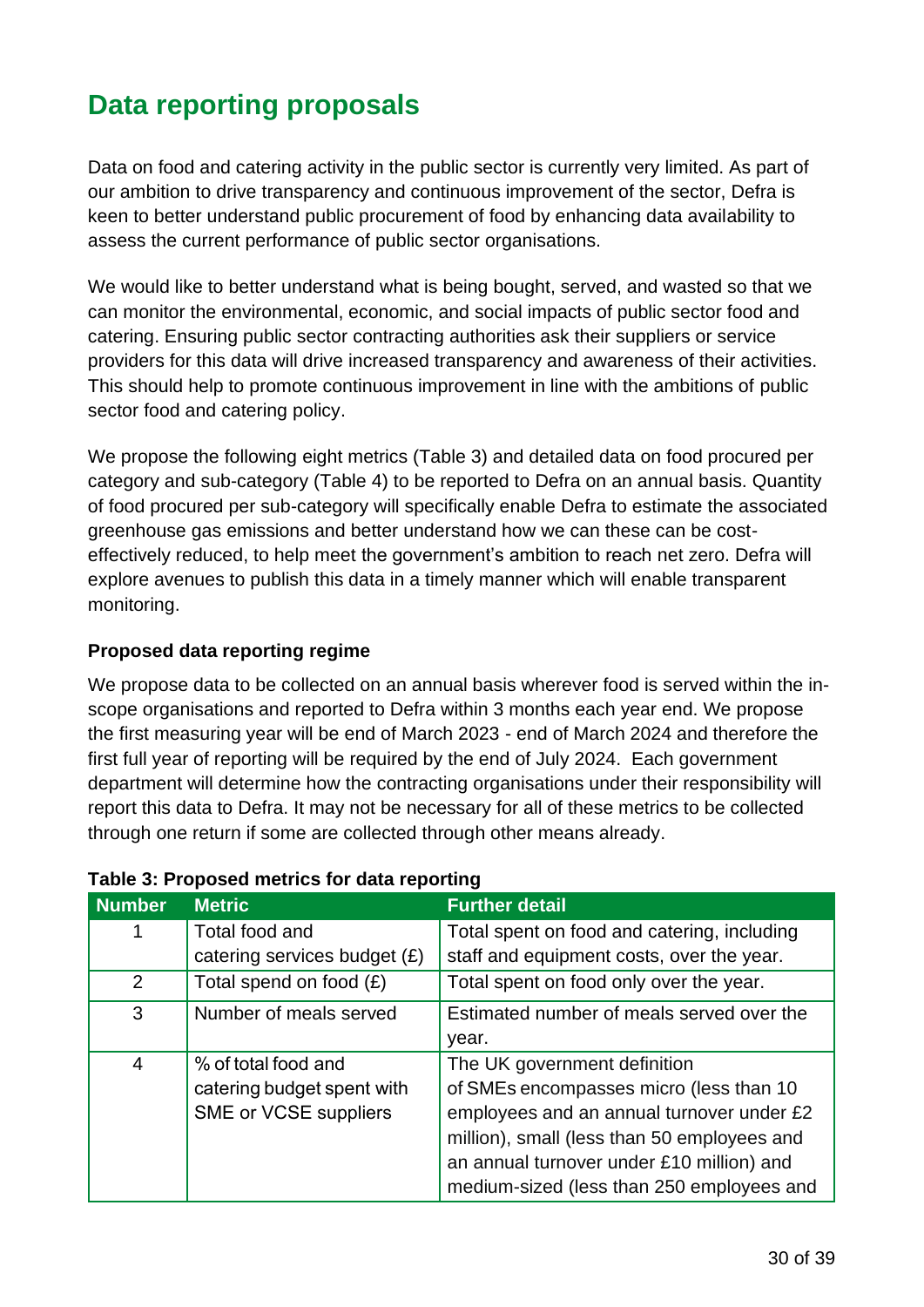| 5                  | % of total food and<br>catering budget spent on<br>local staff                                                          | an annual turnover under £50 million)<br>businesses.<br>VCSEs includes charities, social enterprises<br>and voluntary organisations (also known as<br>the voluntary, community and social<br>enterprise (VCSE) sector).<br>'Local staff' are staff employed by the catering<br>service who reside within the local region (as<br>defined for the local and environmentally<br>sustainable sourcing target) or a neighbouring<br>county (for counties at regional boundaries).<br>These staff wages have an impact on income<br>retention in the local area. |
|--------------------|-------------------------------------------------------------------------------------------------------------------------|-------------------------------------------------------------------------------------------------------------------------------------------------------------------------------------------------------------------------------------------------------------------------------------------------------------------------------------------------------------------------------------------------------------------------------------------------------------------------------------------------------------------------------------------------------------|
| 6                  | % food spend on food<br>produced locally or to<br>certified higher<br>environmental production<br>standards             | 'Locally produced food' and 'certified higher<br>environmental production standards' as<br>defined for the local and environmentally<br>sustainable sourcing target. N.B food which<br>falls into both categories cannot be counted<br>twice.                                                                                                                                                                                                                                                                                                               |
| $\overline{7}$     | Food waste as a % of food<br>handled                                                                                    | Food handled = total quantity ( $Kg$ ) of food<br>procured (which should equate to the sum of<br>the food category quantity totals in Table 4.<br>This should be reported to the contracting<br>authority by caterers as part of the 'Target,<br>Measure Act' approach to food waste<br>prevention, as required in mandatory<br>standard 3.7.                                                                                                                                                                                                               |
| 8                  | Destination of food<br>waste (Kg per category-<br>anaerobic digestion,<br>composting, incineration,<br>landfill, sewer) | This should be reported to the contracting<br>authority by caterers as part of the 'Target,<br>Measure Act' approach to food waste<br>prevention, as required in mandatory<br>standard 3.7.                                                                                                                                                                                                                                                                                                                                                                 |
|                    | Per food category: Total quantity                                                                                       | Food categories are detailed in Table 4.                                                                                                                                                                                                                                                                                                                                                                                                                                                                                                                    |
|                    | procured (Kg or L); spend $(E)$ ; %<br>spend local produced/caught grown;                                               | This breakdown will enable us to understand<br>which food categories are most commonly                                                                                                                                                                                                                                                                                                                                                                                                                                                                      |
|                    | % spend produced to higher                                                                                              | procured from local or environmentally                                                                                                                                                                                                                                                                                                                                                                                                                                                                                                                      |
|                    | environmental production standards                                                                                      | sustainable sources, as well as environmental<br>impacts.                                                                                                                                                                                                                                                                                                                                                                                                                                                                                                   |
|                    | Per food sub-category: Quantity                                                                                         | Food sub-categories are detailed in Table 4                                                                                                                                                                                                                                                                                                                                                                                                                                                                                                                 |
| procured (Kg or L) |                                                                                                                         | This breakdown will enable us to estimate<br>associated greenhouse gas emissions of food<br>procured.                                                                                                                                                                                                                                                                                                                                                                                                                                                       |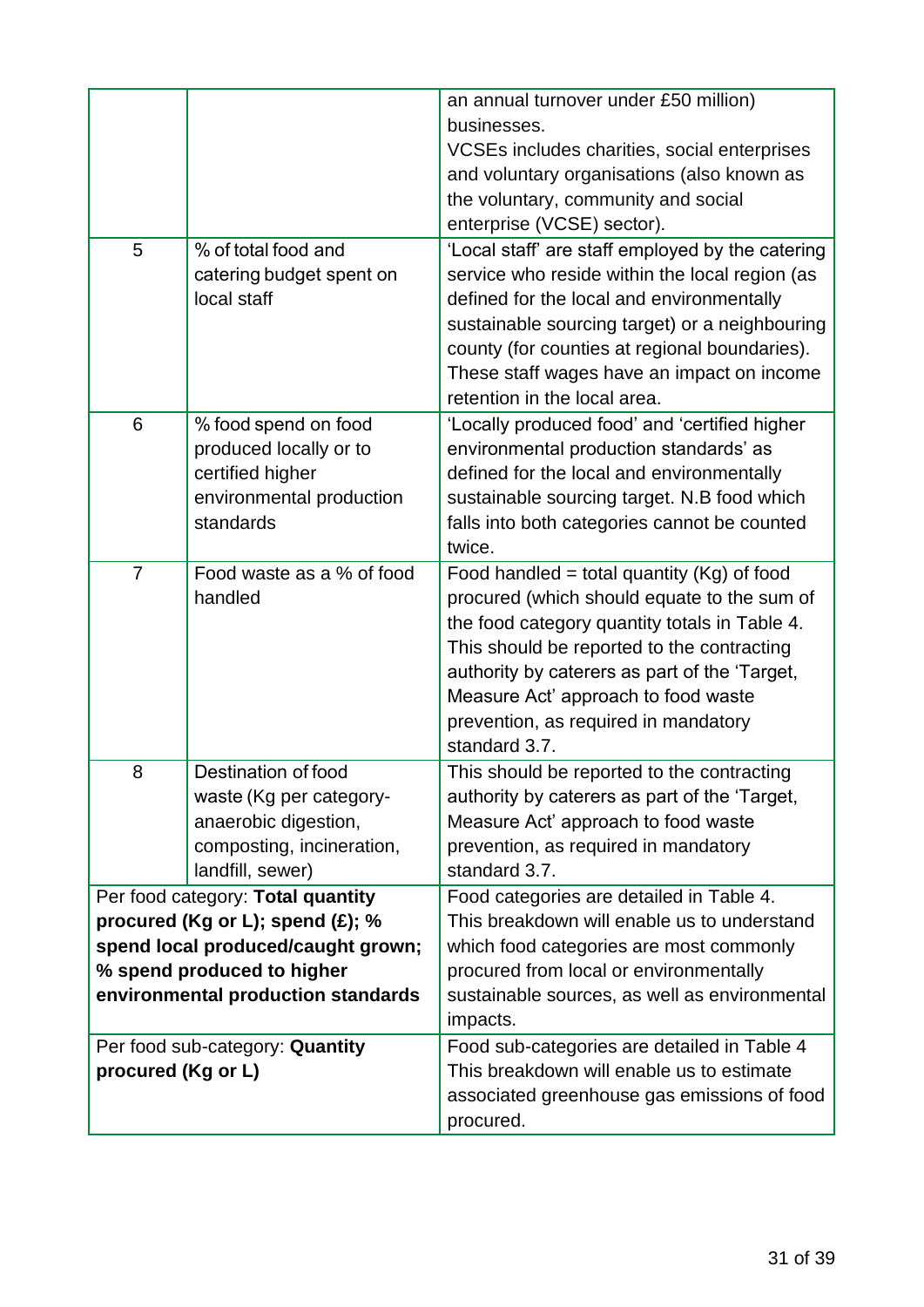## **Why do we want data per food category?**

Data on food procured per category (proposed below) is needed to help us better understand the environmental impacts of food procured by the public sector. The way we have proposed to categorise (and sub-categorise) foods is based on the data required to estimate associated greenhouse gas emissions – these categories have been developed and adapted from methodologies used by the World Resources Institute ['COOLFOOD'](https://www.wri.org/research/tracking-progress-toward-cool-food-pledge) global pledge, and other governmental initiatives.

#### **Table 4: Proposed data required per food category and food sub-category**

Please note: a more extensive list of which food products belong in which category will be included in supporting guidance.

| <b>Food category</b>                                           | <b>Total</b><br>quantity<br>(Kg or L) | <b>Spend</b><br>(E) | % spend locally<br>produced/<br>grown/ caught | % spend produced to<br>higher environmental<br>production standards | <b>Food sub-category</b>                                                                   | <b>Quantity (Kg or L)</b><br>per sub-category |
|----------------------------------------------------------------|---------------------------------------|---------------------|-----------------------------------------------|---------------------------------------------------------------------|--------------------------------------------------------------------------------------------|-----------------------------------------------|
| Beef, lamb and goat meat                                       |                                       |                     |                                               |                                                                     | <b>Beef</b>                                                                                |                                               |
|                                                                |                                       |                     |                                               |                                                                     | Lamb/mutton and goat<br>meat                                                               |                                               |
| Pork and poultry meat                                          |                                       |                     |                                               |                                                                     | Pork                                                                                       |                                               |
|                                                                |                                       |                     |                                               |                                                                     | Poultry (chicken,<br>turkey)                                                               |                                               |
| Fats and oils (animal and<br>vegetable)                        |                                       |                     |                                               |                                                                     | Animal fats: lard, suet,<br>tallow                                                         |                                               |
|                                                                |                                       |                     |                                               |                                                                     | Vegetable based oils<br>and spreads                                                        |                                               |
| Dairy and eggs                                                 |                                       |                     |                                               |                                                                     | Milk, milk-based drinks,<br>yoghurt/yoghurt-based<br>drinks and spreads,<br>cream and eggs |                                               |
|                                                                |                                       |                     |                                               |                                                                     | <b>Butter</b>                                                                              |                                               |
|                                                                |                                       |                     |                                               |                                                                     | Cheese                                                                                     |                                               |
| Seafood                                                        |                                       |                     |                                               |                                                                     |                                                                                            |                                               |
| Plant-based milk substitutes<br>(oat, almost, soya, rice milk) |                                       |                     |                                               |                                                                     |                                                                                            |                                               |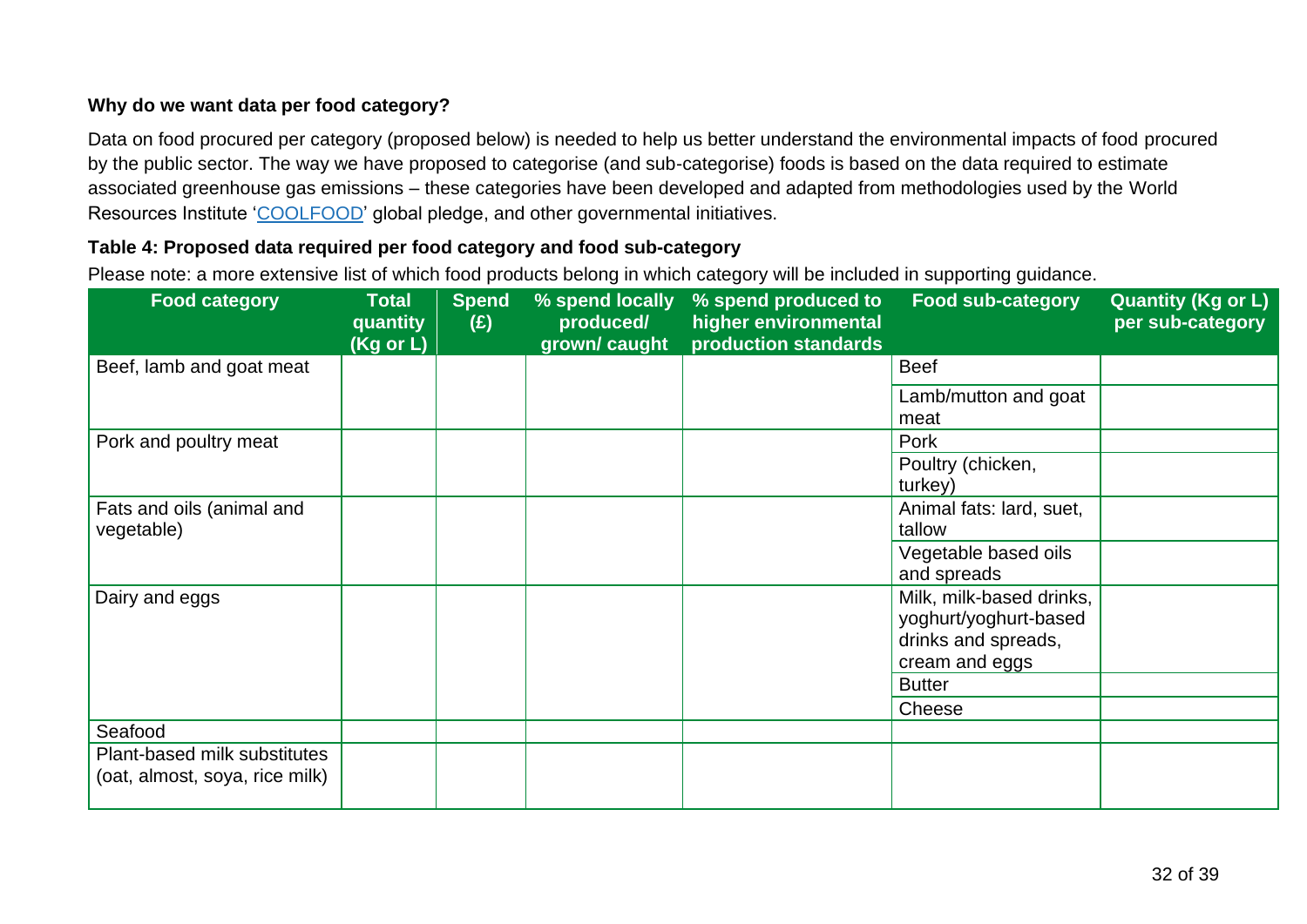| Plant based meat                |  |                        |  |
|---------------------------------|--|------------------------|--|
| substitutes (mycoprotein,       |  |                        |  |
| tofu, meat free sausages        |  |                        |  |
| $etc.$ )                        |  |                        |  |
| Potatoes and potato-based       |  |                        |  |
| products                        |  |                        |  |
|                                 |  |                        |  |
| Cereals, grains, nuts and       |  |                        |  |
| seeds (flours, breads, rice,    |  |                        |  |
| pastas, nuts etc.)              |  |                        |  |
| <b>Fruits</b>                   |  |                        |  |
| Vegetables (excluding           |  |                        |  |
| beans, pulses and potatoes)     |  |                        |  |
| Beans and pulses (whole)        |  |                        |  |
| Beverages (excluding milk       |  |                        |  |
| included within dairy and       |  |                        |  |
| nutritional drinks: water, soft |  |                        |  |
| drinks, juices, smoothies)      |  |                        |  |
| Ready meals (main meals,        |  | Animal based meal      |  |
| sandwiches, wraps, soups        |  | Plant based meal       |  |
| $etc.$ )                        |  | Fish based meal        |  |
| Stimulants and                  |  | Coffee                 |  |
| miscellaneous (tea, coffee,     |  | Cocoa                  |  |
| cocoa, dried herbs, spices,     |  | Condiments, sauces     |  |
| condiments)                     |  | and spreads not listed |  |
| Confectionary, snacks &         |  |                        |  |
| desserts (sweets, biscuits,     |  |                        |  |
| cakes, puddings, chocolate,     |  |                        |  |
| bars, ice cream, desserts)      |  |                        |  |
| Other                           |  |                        |  |
| <b>TOTAL (All food)</b>         |  |                        |  |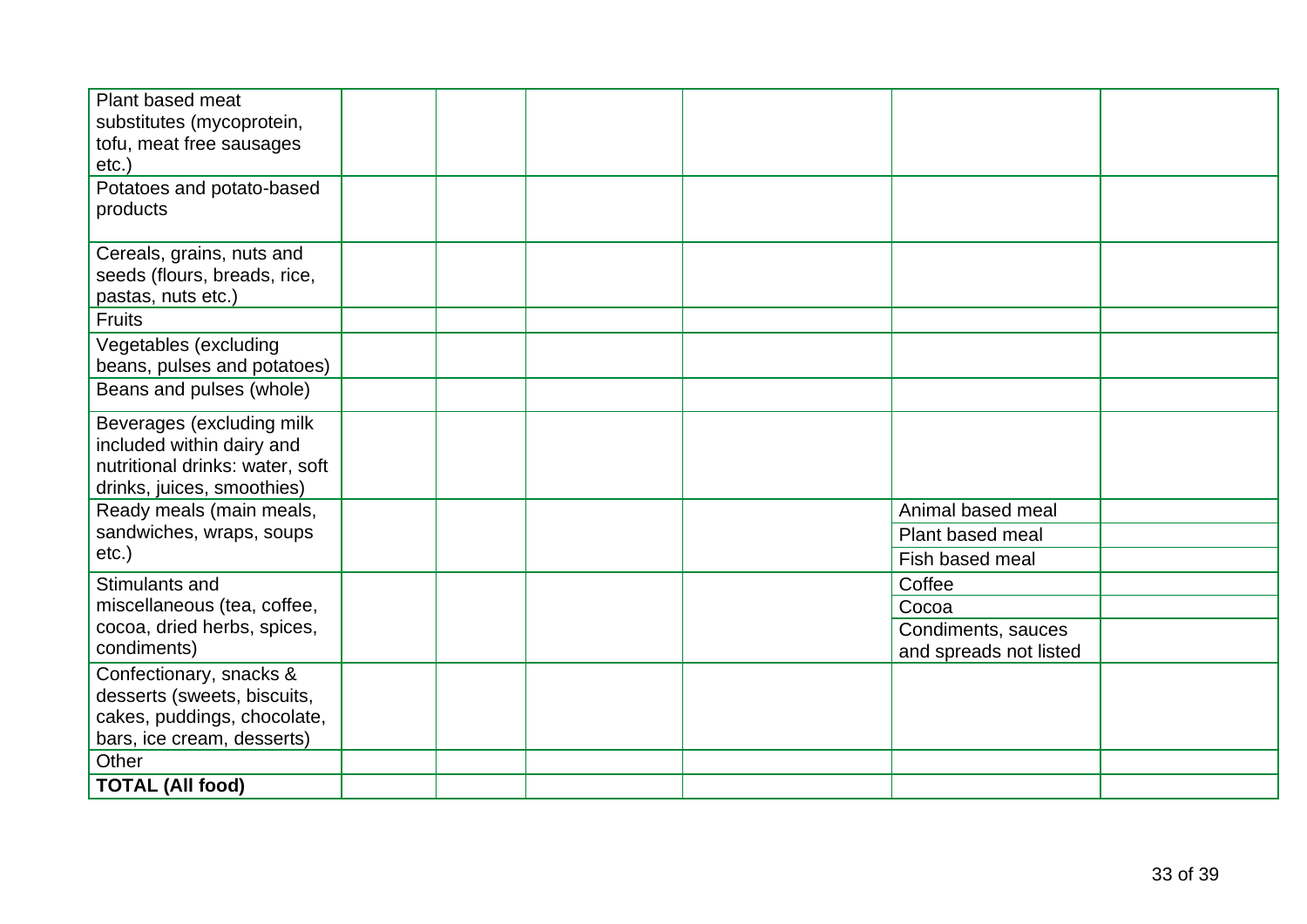## **Possible future changes**

There is ongoing work across Government and industry to improve how we measure health and animal welfare impacts associated with food, in addition to environmental and socio-economic impacts. As these metrics are developed and adopted across the food system they will be included amongst this set of metrics, where applicable. This will enable us to better measure the full impact of public sector food and catering and ensure that it is an exemplar to wider society in delivering positive health, animal welfare, environmental and socio-economic impacts.

## **37.Does your organisation already collect this information?** (select all that apply)

**Metric 1**: Total food and catering services budget  $(E)$   $\Box$ **Metric 2:** Total spend on food  $(E)$   $\Box$ **Metric 3: Number of meals served** □ **Metric 4:** % of total food and catering budget spent with SME or VCSE suppliers □ **Metric 5**: % of total food and catering budget spent on local staff □ **Metric 6**: % food spend on food produced locally or to certified higher environmental production standards □ **Metric 7:** Food waste as a % of food procured  $\Box$ **Metric 8**: Destination of food waste (tonnage per category- anaerobic digestion, composting, incineration, landfill, sewer)  $\Box$ **Quantity (Kg or L) on food procured per category** ☐ **Quantity (Kg or L) of food procured per sub-category** ☐ **Spend (£) on food procured per category** ☐ Not applicable **□** 

**38.How far do you agree or disagree that the proposed reporting requirements and publication of the data will increase transparency of the public sector food supply chain?** (select one option only)

Strongly agree  $\square$ Agree □ Neither agree nor disagree  $\Box$ Disagree **□** Strongly disagree □ Don't know **□** 

**39.How far do you agree or disagree that the proposed reporting requirements and publication of the data will drive continuous improvement across the public sector food supply chain?** (select one option only)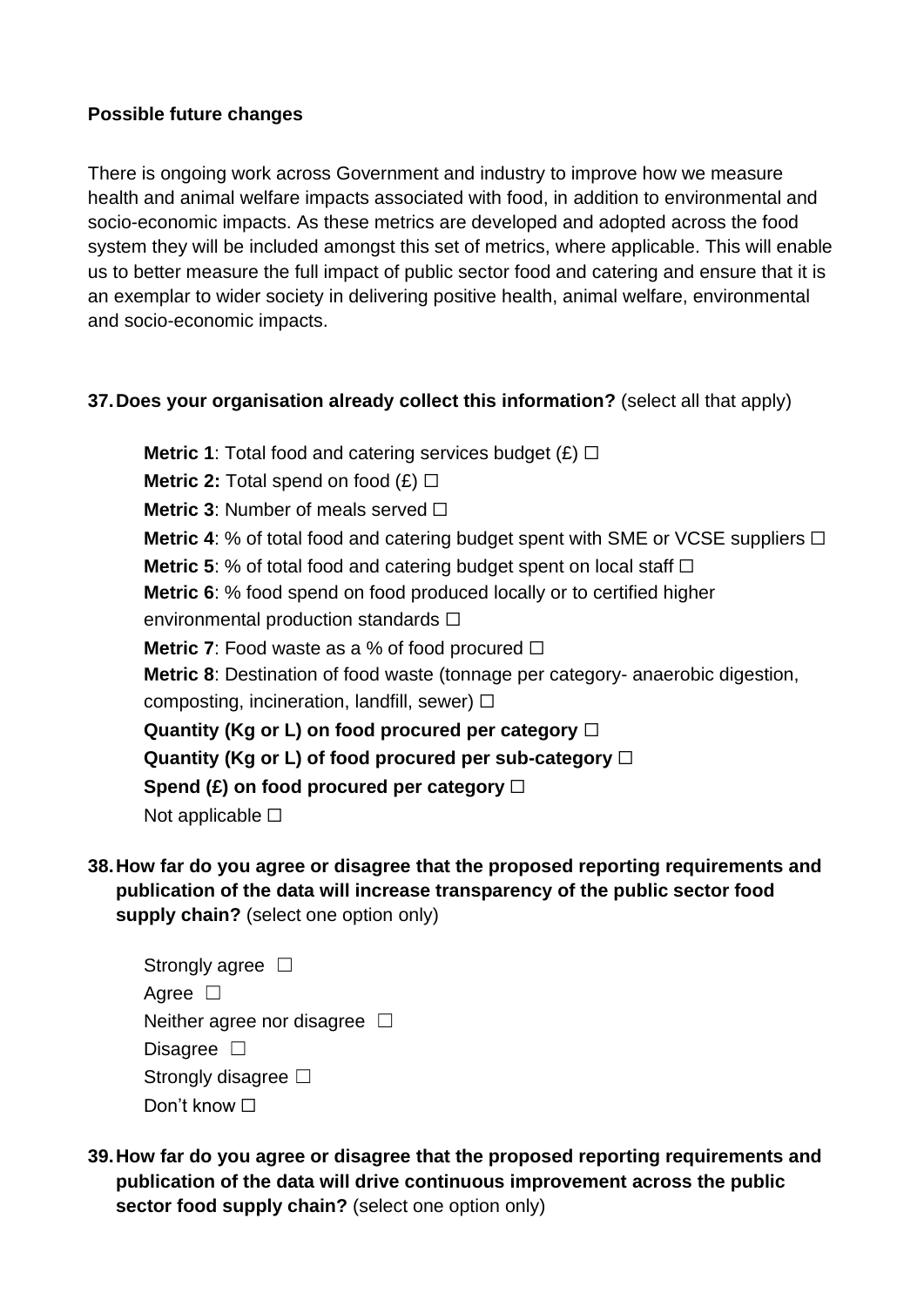| Strongly agree $\Box$             |  |
|-----------------------------------|--|
| Agree $\Box$                      |  |
| Neither agree nor disagree $\Box$ |  |
| Disagree $\square$                |  |
| Strongly disagree $\square$       |  |
| Don't know $\Box$                 |  |

**40.How far do you agree or disagree that the proposed reporting requirements are sufficient for monitoring and enforcing compliance with the government buying standards?** (select one option only)

| Strongly agree $\Box$                           |
|-------------------------------------------------|
| Agree $\square$                                 |
| Neither agree nor disagree $\square$            |
| Disagree $\Box$                                 |
| Strongly disagree $\Box$                        |
| Don't know $\Box$                               |
| Please expand your answer if you would like to: |

# **41.**

**a. Could there be any unintended consequences of making the metrics publicly available?** (select one option only)

Yes, for all of them  $\Box$ Yes, for some of them  $\Box$  $No<sub>1</sub>$ Don't know □

**b. If you answered Yes, which the reasons below, if any, explain your answer?** (select all that apply and expand on your answer below)

Increased competition ☐ Increased costs ☐ Suppliers unable to meet standards and take business elsewhere  $\Box$ Other □ Please explain your answer:

# **42.How often should the proposed data be reported to Government?** (select one option only)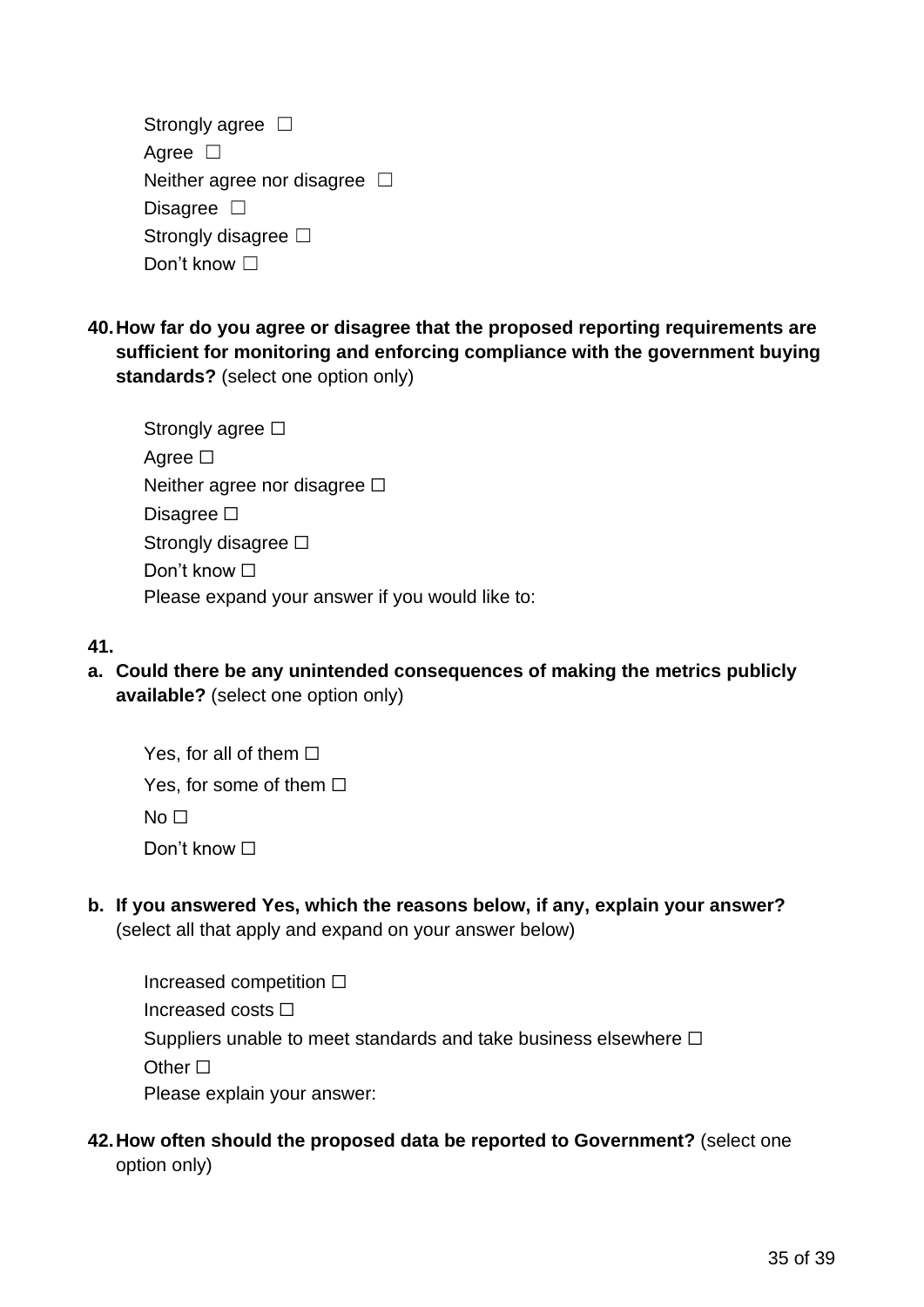Once per financial year (beginning of April to end of March)  $\Box$ Once per calendar year □ Once per 6 months  $\Box$ Other, please provide details and rationale:

# **43.**

- **a. Do you foresee any practical difficulties with obtaining data from your supply chain to report on the metrics, as proposed?** (select one option only)
	- Yes □  $No<sub>1</sub>$ Don't know **□** Not applicable □
- **b. If you answered Yes, which of the reasons below, if any, explain your answer?**  (select all that apply)

| Data required                                                                 | <b>Staff</b><br>time/resource<br>required to<br>collect this data | <b>Staff</b><br>required to<br>process this<br>data | Limited access to Technical or IT<br>time/resource this data from the difficulties in<br>supply chain | extracting this<br>data from<br>ordering systems<br>and/or invoices |
|-------------------------------------------------------------------------------|-------------------------------------------------------------------|-----------------------------------------------------|-------------------------------------------------------------------------------------------------------|---------------------------------------------------------------------|
| Total food and catering<br>services budget $(E)$                              |                                                                   |                                                     |                                                                                                       |                                                                     |
| Total spend on food $(E)$                                                     |                                                                   |                                                     |                                                                                                       |                                                                     |
| Number of meals<br>served                                                     |                                                                   |                                                     |                                                                                                       |                                                                     |
| % of total food and<br>catering budget spent<br>with SME or VCSE<br>suppliers |                                                                   |                                                     |                                                                                                       |                                                                     |
| % of total food and<br>catering budget spent<br>on local staff                |                                                                   |                                                     |                                                                                                       |                                                                     |
| % food spend on food<br>produced locally or to<br>certified higher            |                                                                   |                                                     |                                                                                                       |                                                                     |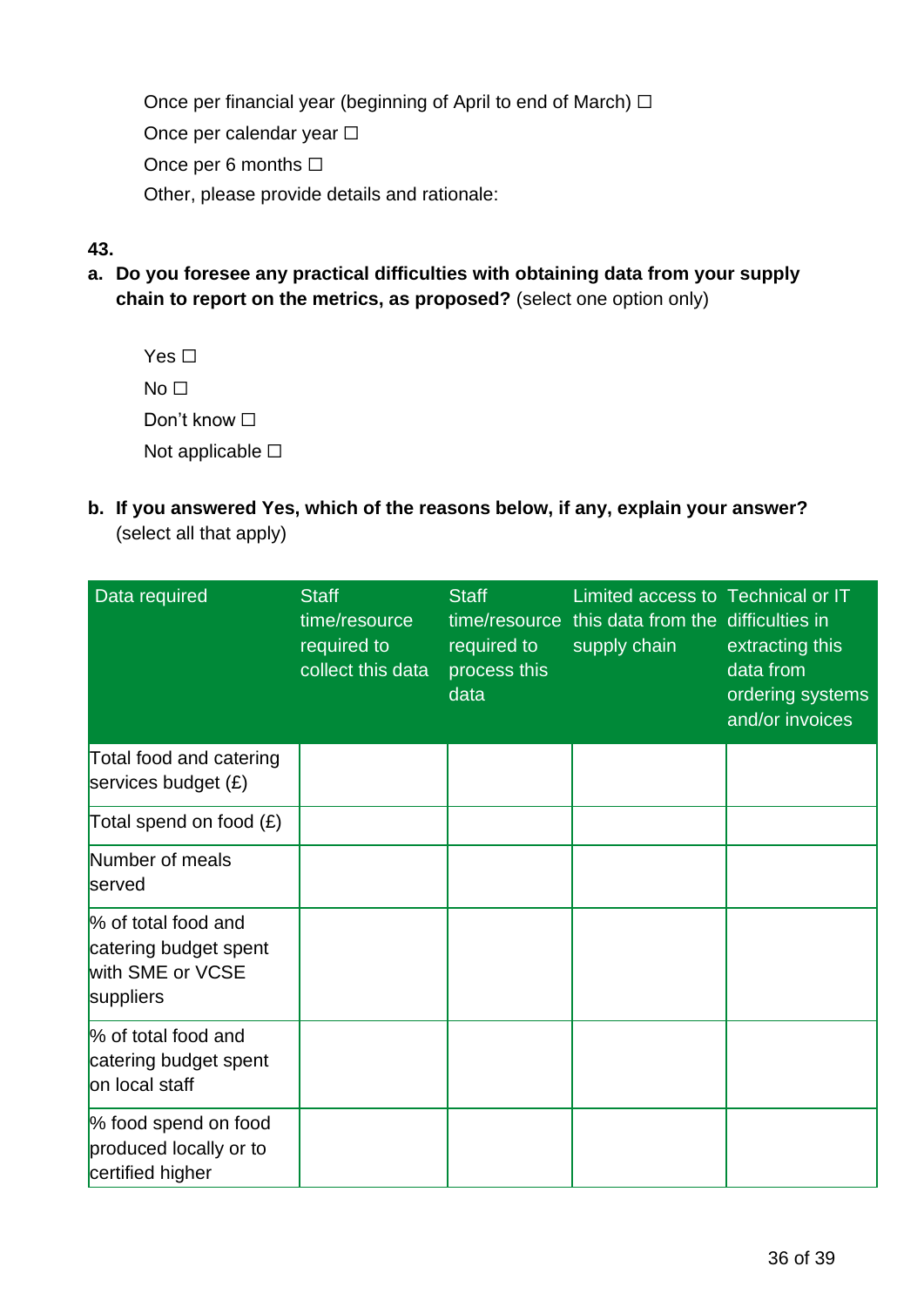| environmental<br>production standards                                                                                           |  |  |
|---------------------------------------------------------------------------------------------------------------------------------|--|--|
| Food waste as a % of<br>food handled                                                                                            |  |  |
| Destination of food<br>waste (tonnage per<br>category- anaerobic<br>digestion, composting,<br>incineration, landfill,<br>sewer) |  |  |
| Quantity (Kg or L) of<br>food procured per<br>category                                                                          |  |  |
| Spend $(E)$ on food<br>procured per category                                                                                    |  |  |
| Quantity (Kg or L) of<br>food procured per sub-<br>category                                                                     |  |  |

Other (please provide details of other practical difficulties you foresee and which metrics these link to):

## **44.**

**a. Do you foresee any major cost implications to your organisation in relation to the data reporting requirements?** (select one option only)

| Yes $\Box$            |  |
|-----------------------|--|
| No                    |  |
| Don't know $\square$  |  |
| Not applicable $\Box$ |  |

- **b. If you answered Yes, which kinds of costs do you anticipate being incurred for your organisation due to data reporting requirements?** (select all that apply)
	- **One off set up costs** (for example staff training, internal and external IT and communications costs) incurred by your organisation? (select one option only) None **□**

£0 - £19,999 □ £20,000 - £39,999 □ £40,000-£59,999 □ £60,000 - £79,999 □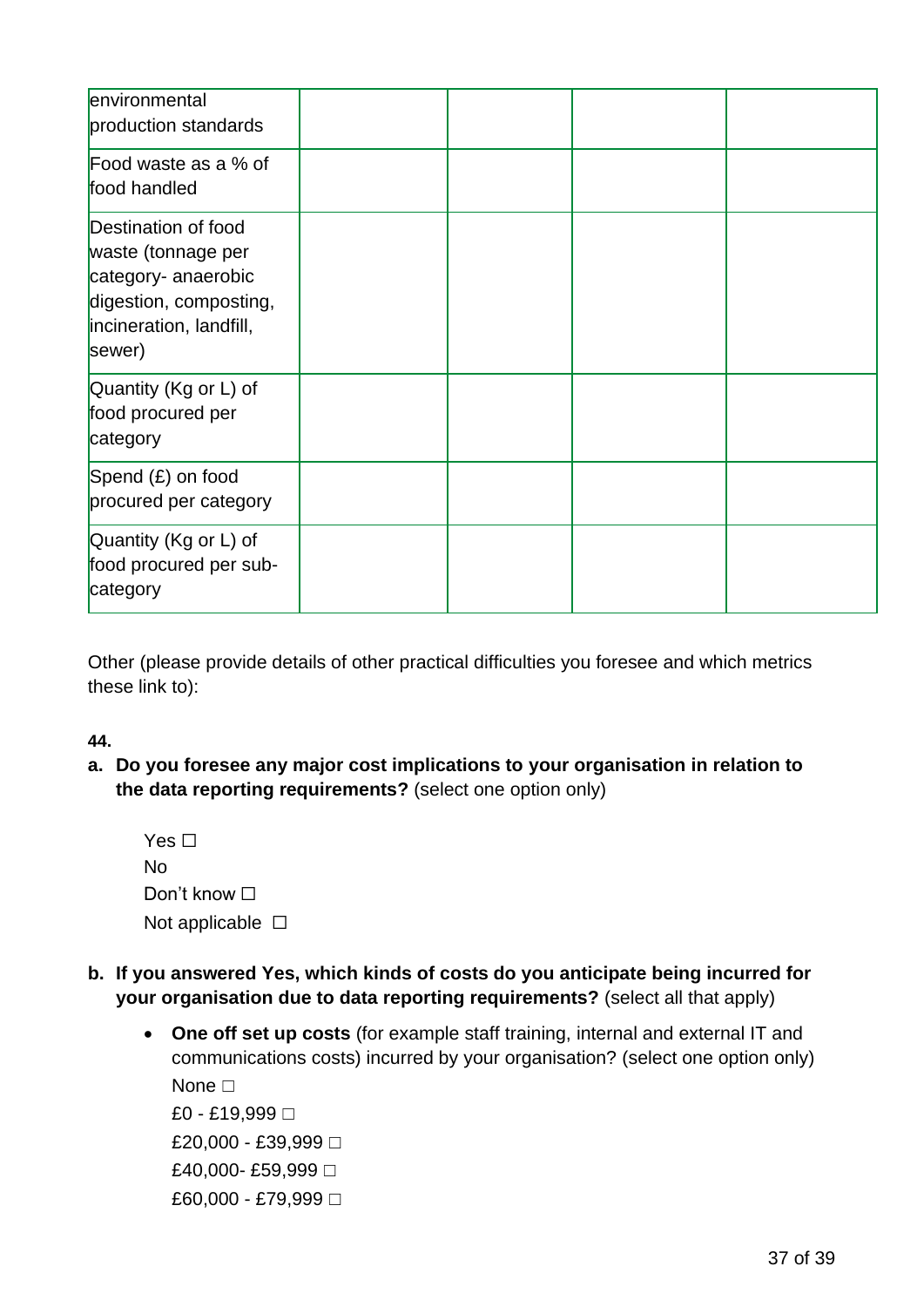£80,000 - £99,999 □ £100,000 - £149,999 □ £150,000 - £199,999 □ £200,000 - £249,999 □£250,000 or more □ Don't know □

If you answered £250,000 or more, please specify:

• **Familiarisation costs:** How many additional staff hours do you think it will take to familiarise your organisation with these standards? (select one option only) None **□** 

 $0 - 4$  hours  $\Box$ 5 - 9 hours  $\Box$ 10 - 14 hours **□** 15 hours or more  $\Box$ 

Don't know **□** 

If you answered 15 hours or more, please specify:

• **Ongoing costs per annum**: How much do you anticipate the ongoing annual costs to be for your organisation each year? (For example, the cost of undertaking due diligence and/or staffing resource) (select one option only) None **□** 

£0 - £19,999 □ £20,000 - £39,999 □ £40,000-£59,999 □ £60,000 - £79,999 □ £80,000 - £99,999 □ £100,000 - £149,999 □ £150,000 - £199,999 □ £200,000 - £249,999 □ £250,000 or more □ Don't know **□** 

If you answered £250,000 or more, please specify:

We are interested to know when it will first be possible to **report** on the proposed metrics. This is not when you will first be able to **meet** the proposed standards.